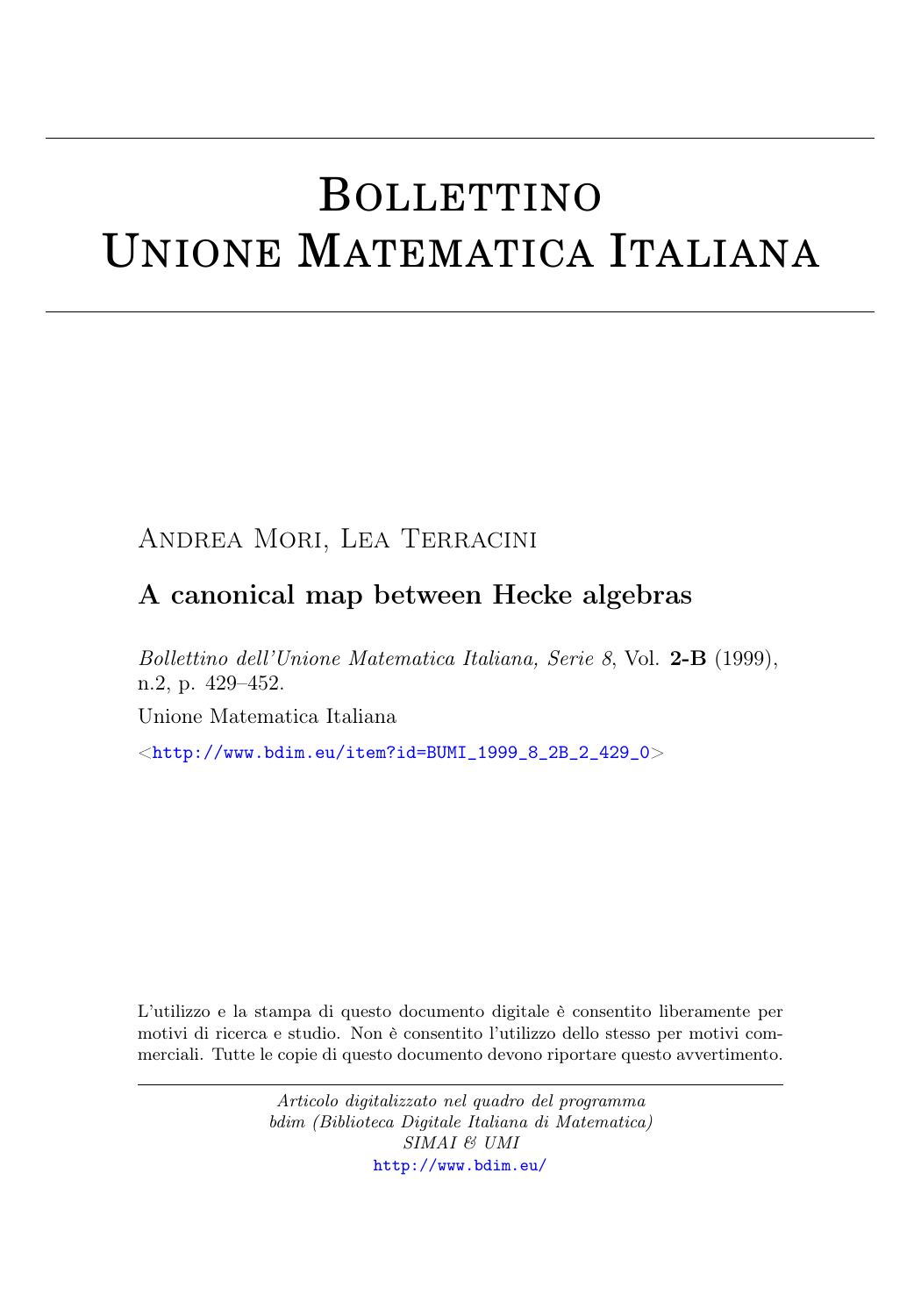Bollettino dell'Unione Matematica Italiana, Unione Matematica Italiana, 1999.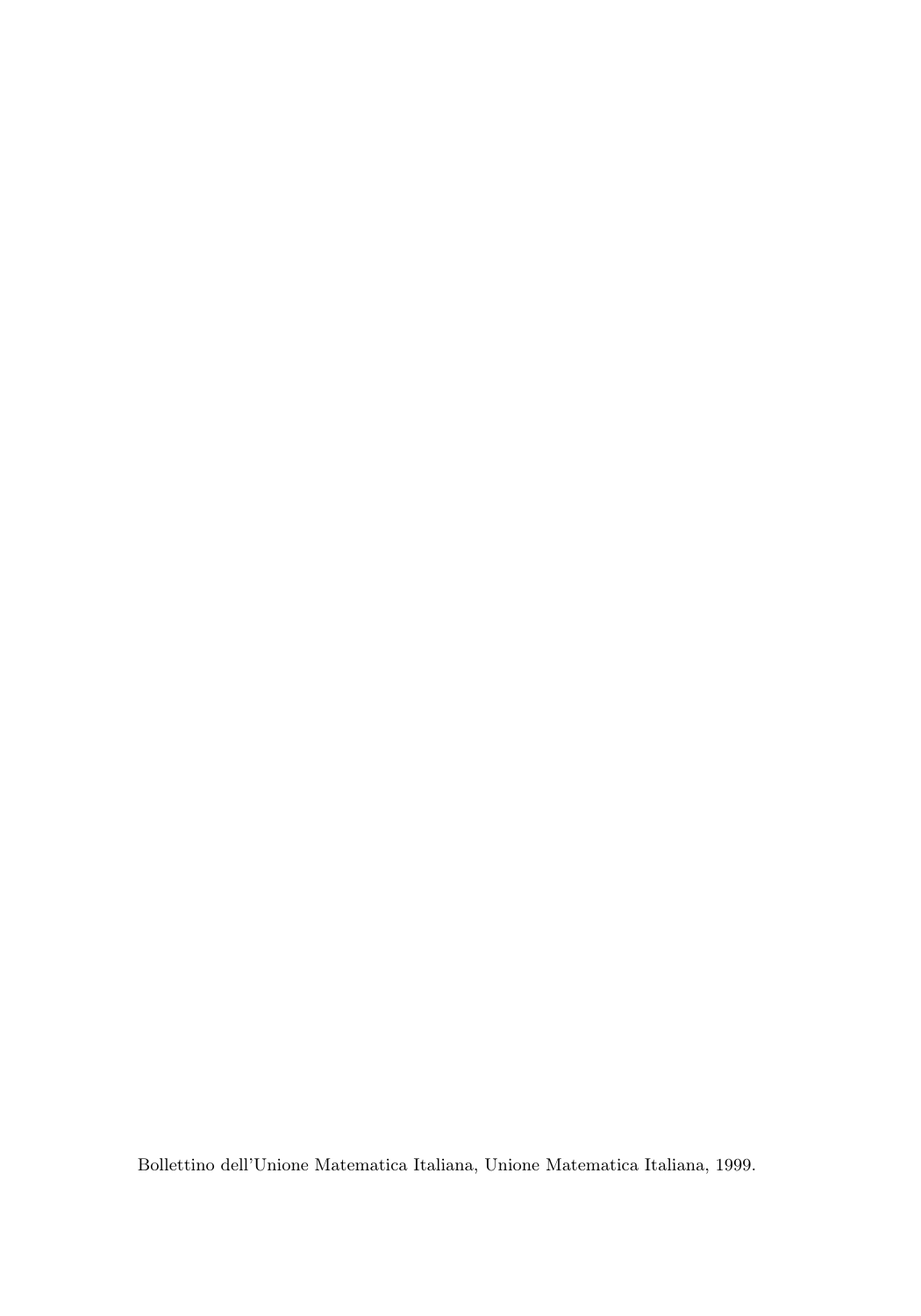### **A Canonical Map between Hecke Algebras.**

ANDREA MORI (\*) - LEA TERRACINI (\*)

**Sunto.**  $-$  *Sia D un corpo di quaternioni indefinito su Q <i>di discriminante*  $\Delta$  *e sia*  $\Gamma$  *il gruppo moltiplicativo degli elementi di norma* 1 *in un ordine di Eichler di D di livello primo con*  $\Delta$ *. Consideriamo lo spazio*  $S_k(\Gamma)$  *delle forme cuspidali di peso k rispetto a G e la corrispondente algebra di Hecke HD. Utilizzando una versione della corrispondenza di Jacquet-Langlands tra rappresentazioni automorfe di D* <sup>3</sup> *e di*  $GL_2$ , *realizziamo*  $\mathbf{H}^D$  *come quoziente dell'algebra di Hecke classica di livello*  $N\Delta$ . *Questo risultato permette di ottenere informazioni sulla struttura dell'algebra H<sup>D</sup> e di definire una struttura intera per lo spazio*  $S_k(\Gamma)$ .

#### **Introduction.**

In their study of congruences between modular forms, Ribet [16], and Diamond and Taylor [3], [4], use the fact that a certain quotient of the classical weight 2 Hecke algebra can be identified with an algebra constructed analogously from a quaternion division algebra. Experts regard this identification as true in any weight, because it depends solely on the Jacquet-Langlands correspondence. Nonetheless, to the best of our knowledge, no proof has ever appeared in the literature.

Let *D* be an indefinite quaternion algebra over *Q*, of discriminant  $\Delta \neq 1$ . Let *R* be an Eichler order of level *N* in *D*, and let *I* be the multiplicative group of the elements in *R* of norm 1. Also, let  $\chi$  be a Dirichlet character modulo *N*. As for the classical (i.e.  $GL_2$ ) case, it is defined an Hecke algebra  $H^D(N, \chi)$  acting on the space  $S_k(\Gamma, \chi)$  of *Γ*-modular forms of weight *k* and character  $\chi$ . The main result of this paper is a canonical identification between  $H^D(N, \chi)$  and the quotient of the classical Hecke algebra of level  $N\Delta$  and character  $\gamma$ , obtained by restricting the Hecke operators to the *D*-new cuspforms.

Our methods are purely representation theoretic. The identification is deduced from a non-canonical translation of the Jacquet-Langlands correspondence in terms of cuspforms (not just representations). We take the opportunity to write down in detail, in the preliminary sections, a few well-known facts relevant to the Jacquet-Langlands correspondence, whose proofs are usually omitted.

A byproduct of our construction is that the space  $S_k(\Gamma, \chi)$  inherits from

(\*) The authors are members of the G.N.S.A.G.A. of C.N.R. (Italy).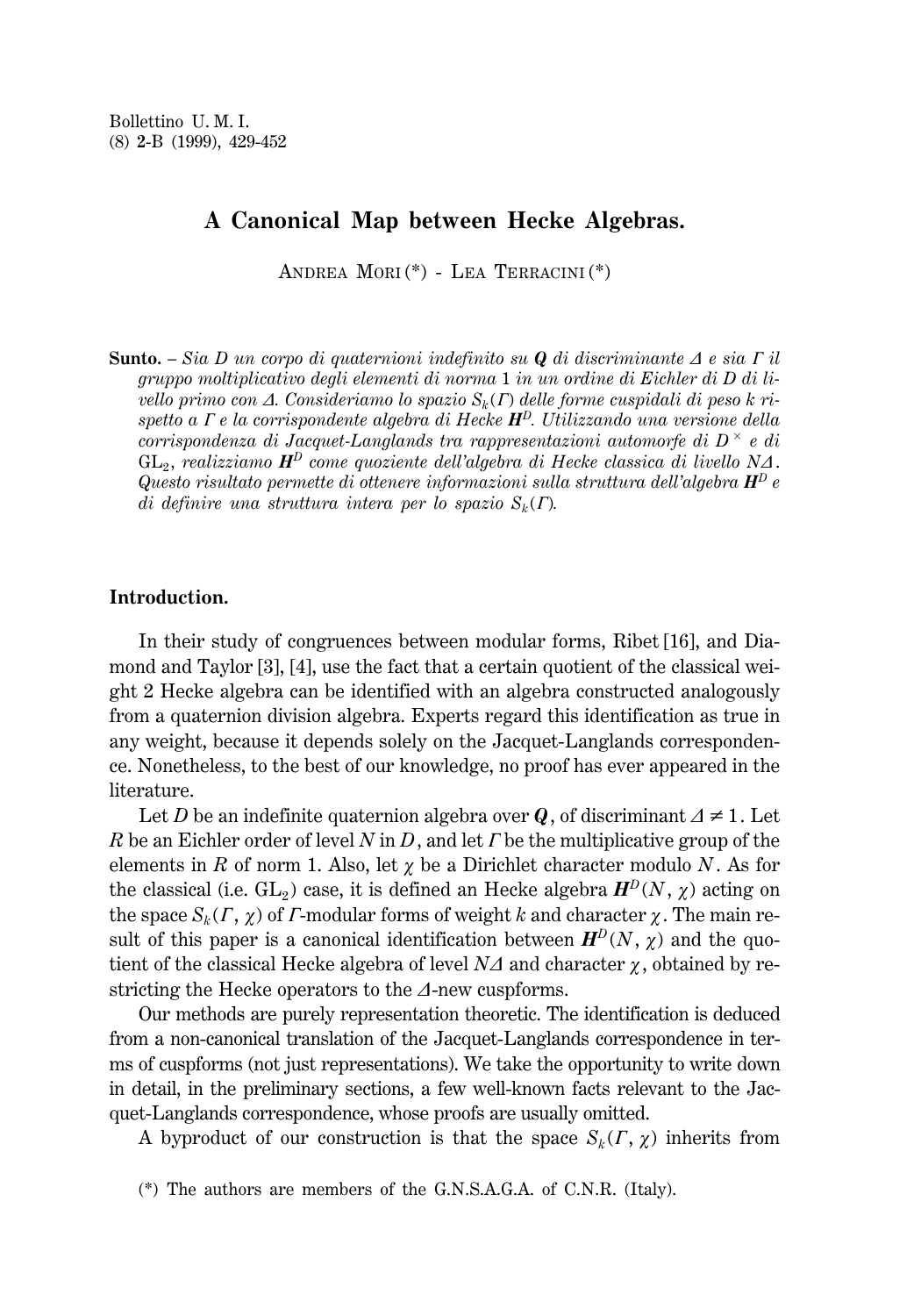$S_k(\Gamma_0(N), \chi)$  a family of Hecke invariant  $\mathbb{Z}[\chi]$ -structures, all Hecke isomorphic to each other. Also, the usual duality properties hold for these structures.

The study of the relations between these structures and the integral structures that can be defined more directly using either the geometry of the Shimura curve, [15], or group cohomology, as in [18], Chapter 8, is the subject of ongoing research. It involves a deeper analysis of their structure as Hecke modules, in particular with regard to the Gorenstein property for the relevant Hecke algebras. A starting point in this direction is Ribet's work [17].

NOTATIONS AND CONVENTIONS. – The symbols *N*, *Z*, *Q*, *R*, *C* denote, as always, respectively the natural numbers, the integers and the fields of rational, real and complex numbers. The symbol *A* denotes the ring of rational adeles.

Let *p* be a prime number. The ring of *p*-adic integers and the field of *p*-adic numbers are denoted respectively  $\mathbb{Z}_p$  and  $\mathbb{Q}_p$ . Given a  $\mathbb{Q}$ -vector space *V* and a lattice  $\Lambda \subset V$  let  $\Lambda_p = \Lambda \otimes Z_p$  and  $V_p = V \otimes_Q Q_p$ .

For an algebraic group *G* and a ring *R*,  $G(R)$ , or  $G_R$ , denotes the group of *R*rational points of *G*. We shall use a special notation for  $G = GL_2$ , namely we let  $K_p = GL_2(\mathbb{Z}_p)$ . Moreover, for an  $m \in \mathbb{N}$  let

$$
K_p(m) = \left\{ \begin{pmatrix} a & b \\ mc & d \end{pmatrix} \text{ such that } a, b, c, d \in \mathbb{Z}_p \text{ and } ad-bmc \not\equiv 0 \text{ mod } p \right\}.
$$

The Borel subgroup  $B$  of  $GL_2$  is the subgroup of upper-triangular matrices, i. e.

$$
B(R) = \left\{ \begin{pmatrix} a & b \\ 0 & d \end{pmatrix} \in \text{GL}_2(R) \right\}.
$$

We shall use the special notation  $B_p$  for  $B(\mathbf{Q}_p)$ .

Finally, let  $\mathcal{H} = \{x + iy \in \mathbb{C} \text{ such that } y > 0\}$  and  $GL_2^+(\mathbb{R}) = \{g \in GL_2(\mathbb{R})\}$ such that  $\det g > 0$  }. The group  $\operatorname{GL}_2^+(\mathbf{R})$  acts on  $\mathcal H$  via linear fractional transformations, namely

$$
\begin{pmatrix} a & b \ c & d \end{pmatrix} \cdot z = \frac{az+b}{cz+d}.
$$
  
For  $g = \begin{pmatrix} a & b \ c & d \end{pmatrix} \in GL_2^+(\mathbb{R})$  and  $z \in \mathcal{H}$  let  $j(g, z) = cz + d$ .

#### **1. – Modular forms.**

Let *D* be a *Q*-central quaternion algebra with reduced norm  $\nu$ . The algebra *D* supports a canonical anti-involution, the quaternionic conjugation, which we shall denote  $\alpha \mapsto \overline{\alpha}$ . The set S consisting of the primes p (including  $p = \infty$  and taking  $\mathbf{Q}_{\infty} = \mathbf{R}$ ) such that  $D_p$  is the unique quaternion division algebra over  $\mathbf{Q}_p$  is finite and even. The discriminant  $\Delta = \Delta(D)$  is defined as the product of the fini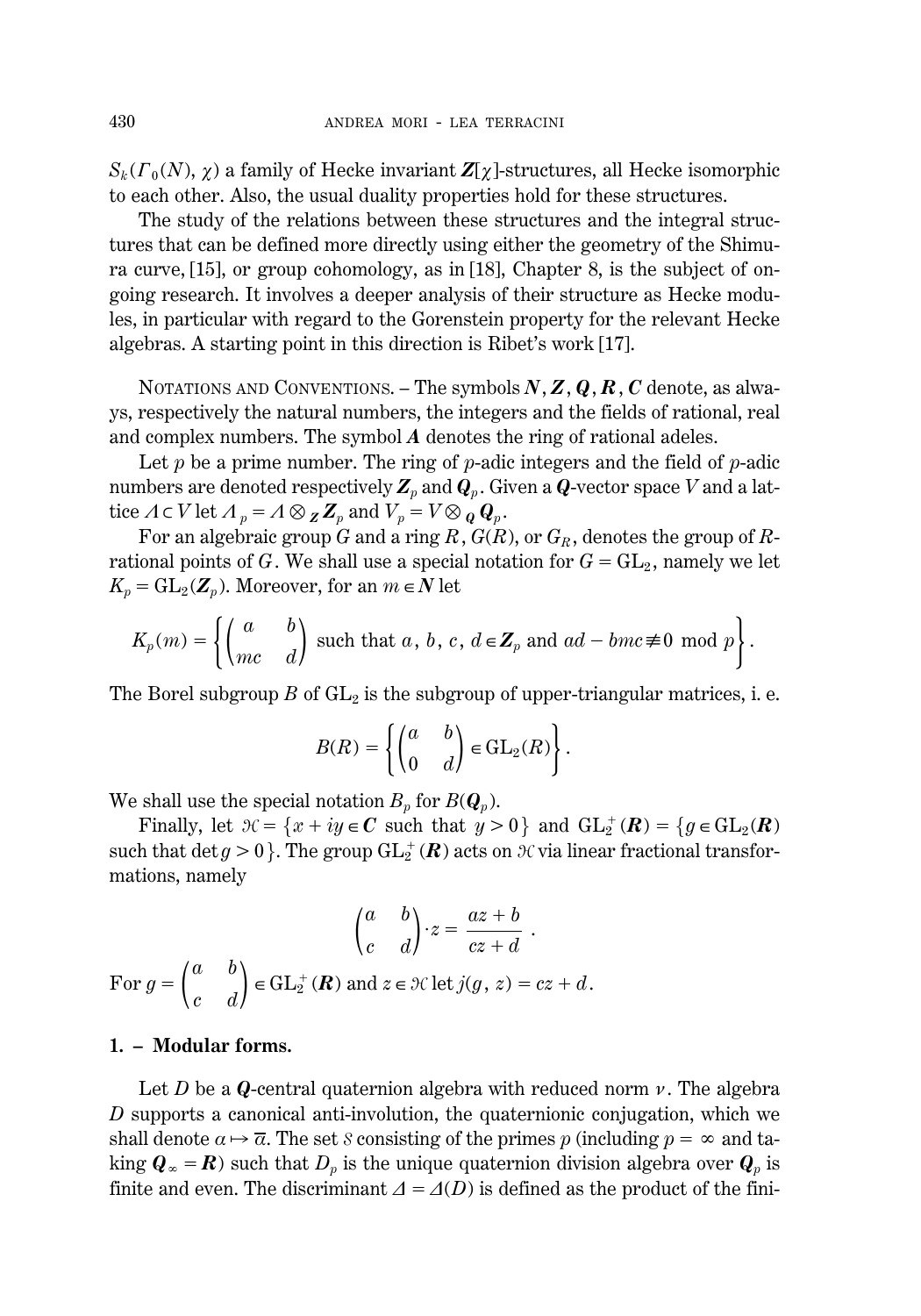te primes in S. The isomorphism class of *D* is completely determined by its discriminant. We shall assume that *D* is *indefinite*, i. e. that  $\infty \notin S$ .

Fix an Eichler order *R* in *D* of level *N*, with  $(N, \Delta) = 1$ , and set

$$
\Gamma = \Gamma_R := \{ \gamma \in R \text{ such that } \nu(\gamma) = 1 \}.
$$

Since *D* is indefinite any two Eichler orders of level *N* are conjugate. In particular, if  $\Delta = 1$  (i. e.  $D = M_2(Q)$ ) we may assume that

$$
\Gamma = \Gamma_0(N) = \left\{ \begin{pmatrix} a & b \\ c & d \end{pmatrix} \in SL_2(\mathbf{Z}) \text{ such that } c \equiv 0 \text{ mod } N \right\}.
$$

For each prime *p* not dividing  $\Delta$  (including  $p = \infty$ ) fix an isomorphism

$$
i_p\colon D_p\!\to\! M_2({\boldsymbol Q}_p)
$$

such that for finite *p*,

(1.2) 
$$
i_p(R_p) = \begin{cases} M_2(\mathbf{Z}_p), & \text{if } p \nmid N \Delta, \\ \begin{pmatrix} a & b \\ Nc & d \end{pmatrix} \in M_2(\mathbf{Z}_p) \text{ such that } a, b, c, d \in \mathbf{Z}_p \end{cases}, \text{ if } p | N,
$$

(when  $\Delta=1$ ,  $i_p$  is the identity). From now on, by an abuse of notation, we shall write *a* for  $i_p(a)$  whenever no confusion may arise. Recall that  $D_A^{\times} = D^{\times} \left( GL_2^+(R) \times \prod_q R_q^{\times} \right)$ , e.g. [14], Theorem 5.2.11. For each prime *p*, including the primes dividing  $\Delta$ , set

$$
E_p = \begin{cases} \{r \in R_p \text{ such that } \nu(r) \neq 0\}, & \text{if } p \nmid N, \\ \left\{ \begin{pmatrix} a & b \\ Nc & d \end{pmatrix} \in R_p \text{ such that } a \in \mathbb{Z}_p^{\times} \text{ and } ad - Nbc \neq 0 \right\}, & \text{if } p \mid N, \end{cases}
$$

and let

$$
E_R = R \cap E_R(A)
$$
  
where  $E_R(A) = \left(\mathrm{GL}_2^+(R) \times \prod_p E_p\right) \cap D_A^\times$ . Note that  
(1.3) 
$$
\Gamma \subset E_R \subset E_R(A).
$$

Let  $\chi$  be a Dirichlet character modulo *N*. It gives rise to a Größencharachter whose local component at *p* is denoted  $\chi_p$ . For  $\gamma = (\gamma \infty, \gamma_p) \in E_R(A)$ , write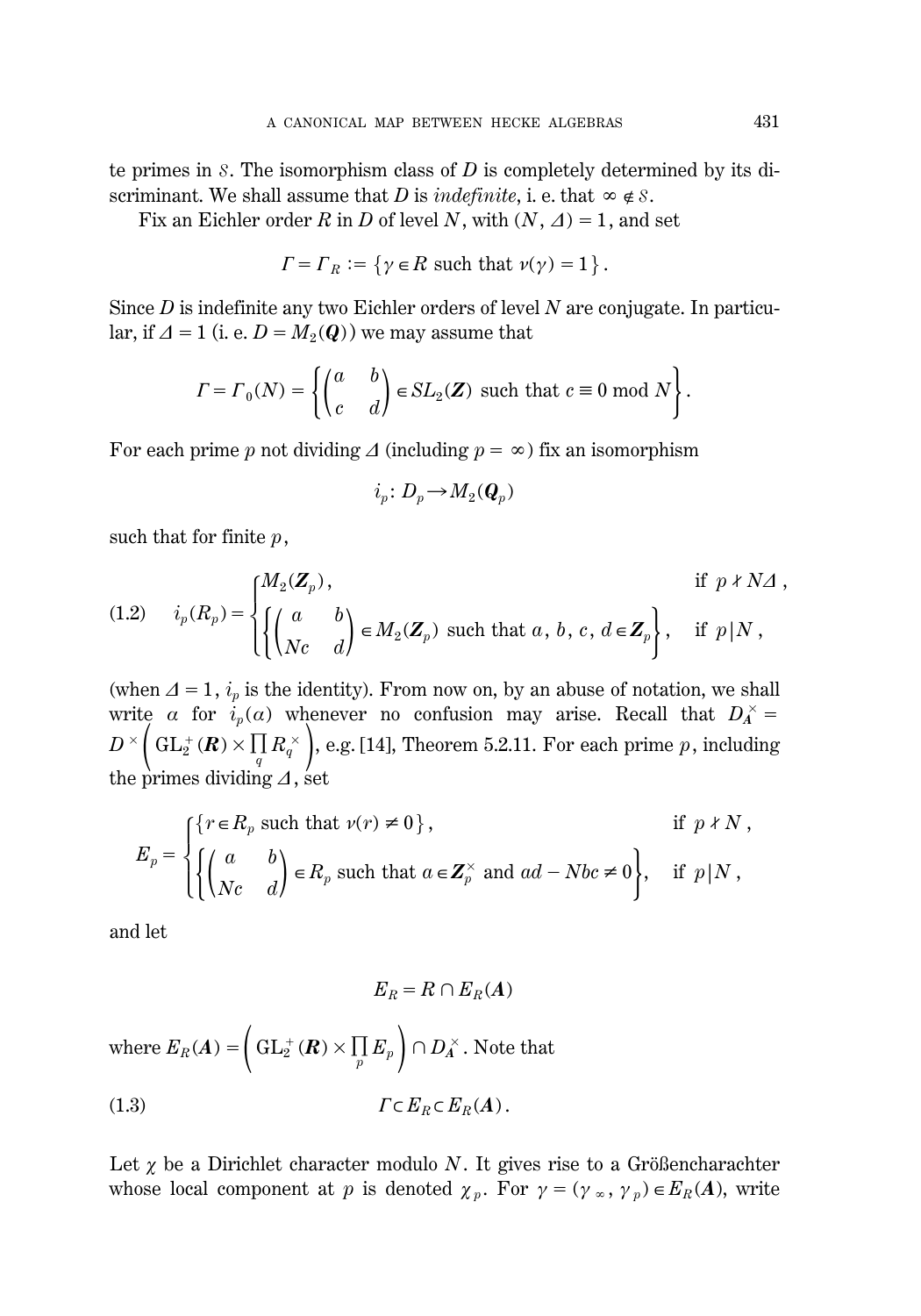$$
\gamma_p = \begin{pmatrix} a_p & b_p \\ c_p & d_p \end{pmatrix}
$$
 for *p* not dividing  $\Delta$  and define

(1.4) 
$$
\chi(\gamma) = \prod_{p|N} \overline{\chi}_p(a_p).
$$

Because of (1.3),  $\chi$  restricts to a character of *G*. Observe that if  $\Delta = 1$  the extension of  $\chi$  to  $\Gamma_0(N)$  can be defined directly as  $\chi(\gamma) = \chi([d]),$  if  $\gamma = \begin{pmatrix} a & b \\ c & d \end{pmatrix}$ *c b*  $\genfrac{}{}{0pt}{}{b}{d}$  and [*d*] is the class of *d* modulo *N*. This definition is consistent with (1.4) because  $[a][d] = 1.$ 

The map  $i_\infty$  in (1.1) identifies *F* with a discrete subgroup of  $SL_2(\mathbf{R})$ , and we can make  $\Gamma$  act on the upper halfplane  $\mathcal X$  via the usual fractional transformations. The quotient space  $\Gamma \backslash \mathcal{H}$  is a Riemann surface which is compact when  $\Delta > 1$ and not compact when  $\Delta=1$ . In the latter case, it can be compactified by adding in a suitable way a finite set of points called *cusps*. For a detailed proof of these facts see [14], chapters 1 and 5, or [18], chapters 1 and 9.

DEFINITION 1. – *A modular form f of weight*  $k \in \mathbb{Z}$  *and character*  $\gamma$  *for*  $\Gamma$ *, is a holomorphic function f* :  $\mathcal{H} \rightarrow C$  *such that*:

- (1) *the identity*  $f_{\vert \gamma}(z) := f(\gamma(z))j(i_{\infty}(\gamma), z)^{-k}\overline{\chi}(\gamma) = f(z)$  *holds for all*  $\gamma \in \Gamma$ .
- (2) *f extends holomorphically in a neighborhood of each cusp*.

Note that the second condition is non-empty only when  $\Delta = 1$  and in this case *f* is called a *cuspform* if it vanishes at the cusps. When  $\Delta \neq 1$  we shall use the terms modular forms and cuspforms interchangeably. Since the space of cuspforms (any  $\Delta$ ) does not depend, up to isomorphism, on the choice of the particular order *R* of level *N*, we generally speak of cuspforms of *level N* and denote this space  $S_k^D = S_k^D(N, \chi)$  (we shall drop the superscript *D* if  $\Delta = 1$ ). It is a wellknown fact that the spaces  $S_k^D$  are finite dimensional and actually trivial for  $k<0$ .

Let us now assume  $\Delta = 1$ . Since  $\begin{pmatrix} 1 & 1 \\ 0 & 1 \end{pmatrix} \in \Gamma$ , each  $f \in S_k$  satisfies the identity  $f(z + 1) = f(z)$  and thus admits an expansion of the form

(1.5) 
$$
f(z) = \sum_{n \geq 1} a_n(f) q^n, \qquad q = e^{2\pi i z}.
$$

The expression (1.5) is called the *q*-expansion of *f* at  $\infty$ . Analogous *q*-expansions can be defined for each cusp.

More general spaces of modular forms and cuspforms can be obtained by replacing *F* in Definition 1 with arbitrary Fuchsian groups of the first kind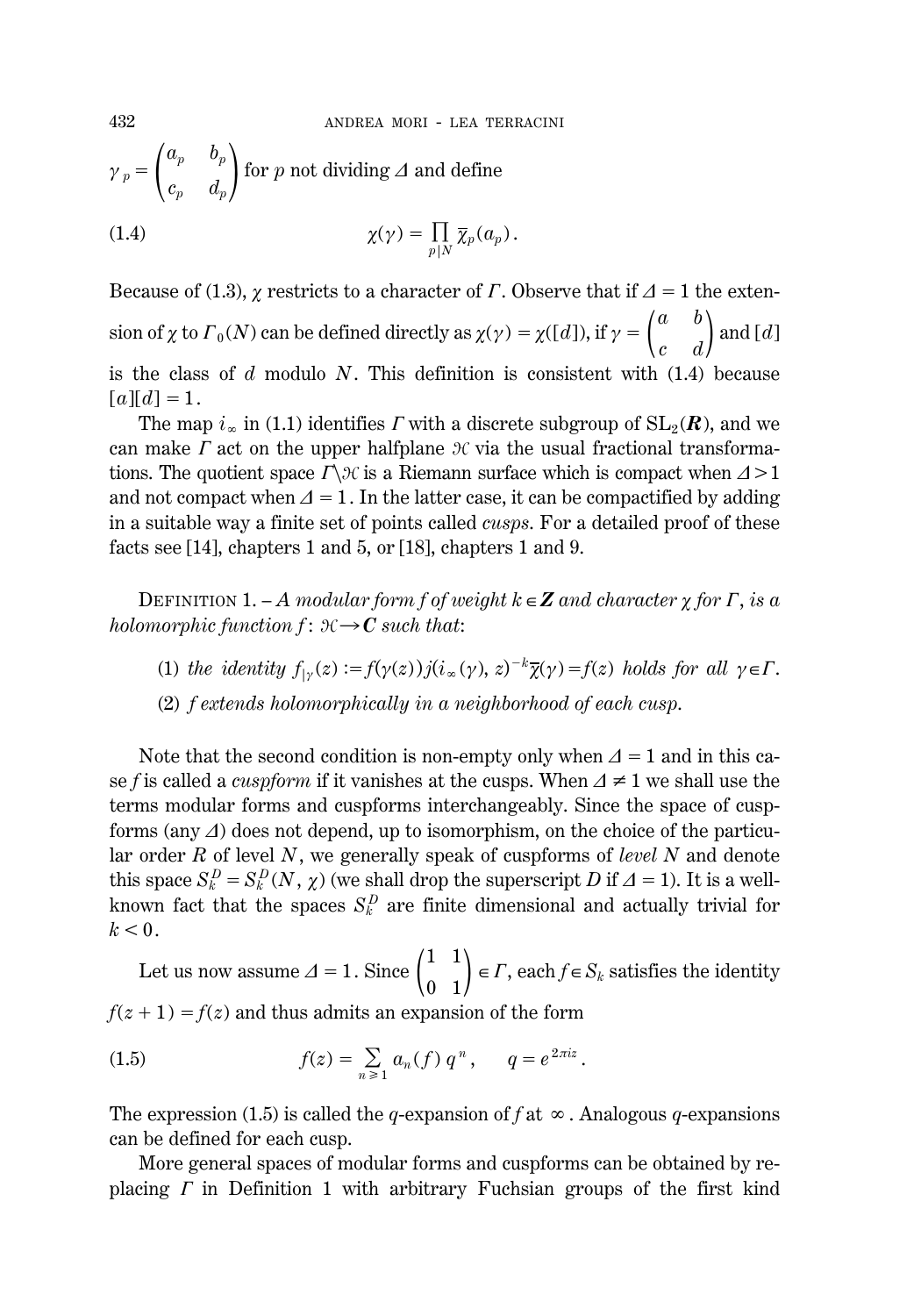(see [18], Chapter 1). Of particular interest is the group

$$
\Gamma_1(N) = \left\{ \begin{pmatrix} a & b \\ c & d \end{pmatrix} \in \text{SL}_2(\mathbf{Z}) \text{ such that } c \equiv 0 \text{ mod } N, a \equiv d \equiv 1 \text{ mod } N \right\},
$$

which is a normal subgroup of  $\Gamma_0(N)$ . Note that  $\Gamma_0(N)/\Gamma_1(N) \simeq (\mathbf{Z}/N\mathbf{Z})^{\times}$ , and

(1.6) 
$$
S_k(\Gamma_1(N)) = \bigoplus_{\chi} S_k(N, \chi),
$$

where the sum ranges through the group of characters of  $(Z/NZ)^\times$  , i.e. the Dirichlet characters modulo *N*.

#### **2. – The Jacquet-Langlands correspondence.**

For more facts and details about the material in this section, see [6] and the references quoted therein.

To each cuspform  $f \in S_k(N, \chi)$  is associated an automorphic representation  $\pi_f$  of the adelization  $GL_2(A)$ . Consider the function

$$
\varphi_f(g_{\mathbf{Q}} g_{\infty} k) := f(g_{\infty}(i)) j(g_{\infty}, i)^{-k} (\det g_{\infty})^{k/2} \overline{\chi}(k)
$$

on  $GL_2(A)$ , where  $g_{\mathbf{Q}} \in GL_2(\mathbf{Q})$ ,  $g_{\infty} \in GL_2^+(\mathbf{R})$  and  $k \in K_N = \prod_{p \text{ finite}} K_p(N)$ . It defines a function, denoted  $\varphi_f$  again, in  $L^2(\text{GL}_2(\mathbf{Q})\backslash \text{GL}_2(\mathbf{A}))$ . The adele group  $GL_2(A)$  acts on  $L^2(\text{GL}_2(Q)\backslash\text{GL}_2(A))$  by right translation:  $\rho(g)\varphi(x) = \varphi(xg)$ . Then, the representation  $\pi_f$  is the subrepresentation of the regular right representation  $\rho$  of  $GL_2(A)$  generated by the right translates of  $\varphi_f$ .

Similarly, to each  $f^D \in S_k^D(N, \chi)$  is associated an automorphic representation  $\pi_{f^D}$  of  $D_A^\times$  . Start with the function

$$
\varphi_{f^D}(dg_{\infty}k) := f^D(g_{\infty}(i))j(g_{\infty}, i)^{-k}(\det g_{\infty})^{k/2}\overline{\chi}(k)
$$

on  $D_A^{\times}$ , where  $d \in D^{\times}$ ,  $g_{\infty} \in GL_2^+(\mathbf{R})$  and  $k \in K_N = \prod_{p \text{ finite}} R_p^{\times}$ . As for the split case,  $\varphi_{f}$ <sup>*p*</sup> defines a function in  $L^2(D^{\times} \backslash D_A^{\times})$ , and  $\pi_{f}$ <sup>*p*</sup> is the subrepresentation of the right regular representation *o* of  $D_A^{\times}$  on  $L^2(D^{\times} \backslash D_A^{\times})$  generated by the translates of  $\varphi_f$ *p*.

The automorphic representations of  $GL_2$  and  $D^{\times}$  have the property that they can be decomposed as infinite tensor products of their local components (this is a general fact, see [5]). This means that we can write

(2.1) 
$$
\pi_f = \bigotimes_p \pi_{f, p}, \quad \pi_{f^D} = \bigotimes_p \pi_{f^D, p},
$$

where, including  $p = \infty$ ,  $\pi_{f, p}$  (resp.  $\pi_{f^p, p}$ ) is an admissible representation of  $\mathrm{GL}_2(\bm{Q}_p)$  (resp. of  $D_p^{\times}$  ). Observe that if  $p\,|\varDelta$  the representation  $\pi_{f^D,~p}$  is finite dimensional because  $D_{p}^{\,\times}$  modulo its center is compact.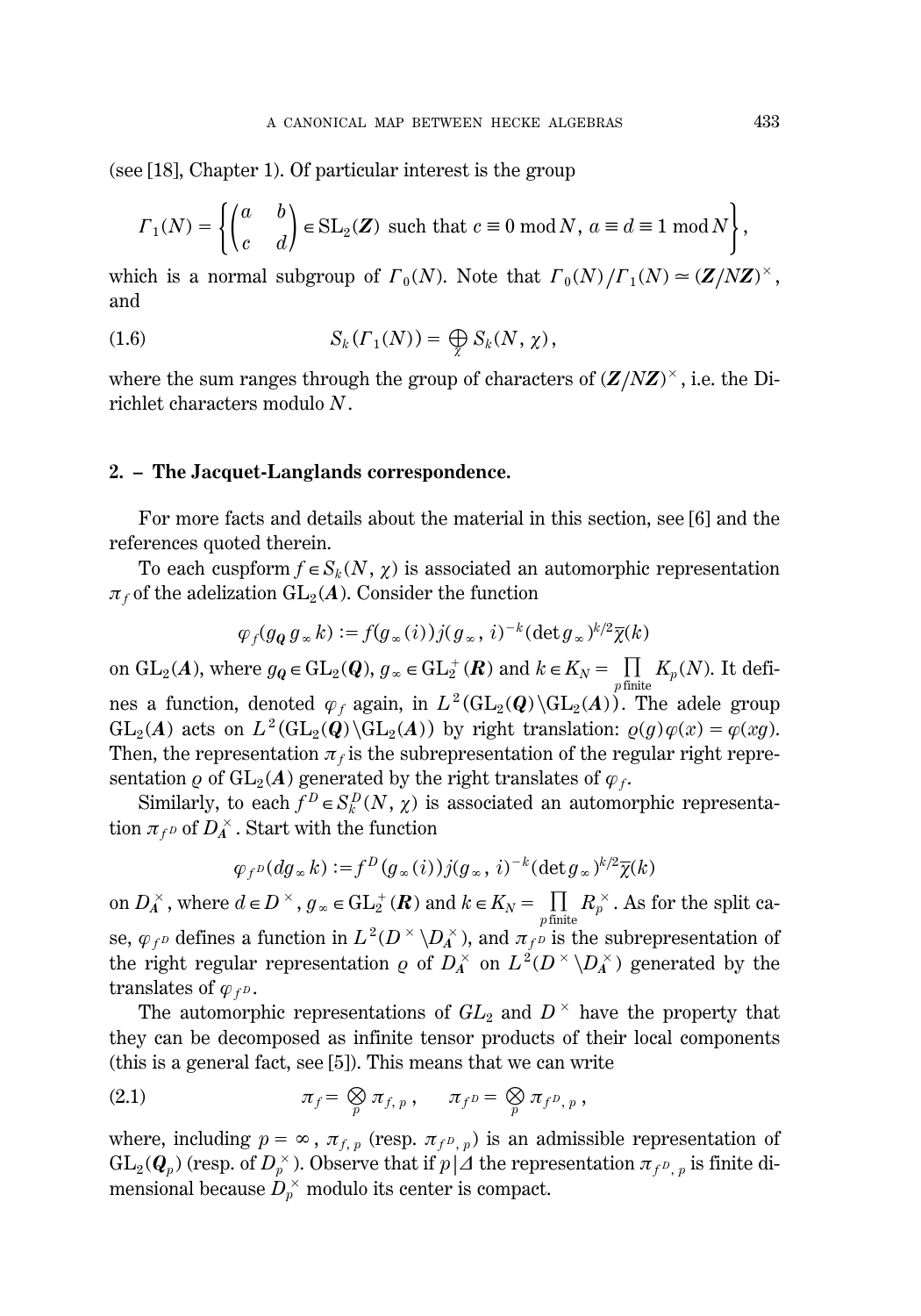The admissible representations of  $GL_2(\mathbf{Q}_p)$  have been completely classified [6], [10]. There are three families of such representations.

(i) The *principal series representations*  $\pi(\mu_1, \mu_2)$ , where  $\mu_1$  and  $\mu_2$  are characters of  $\bm{Q}_p^{\times}$  such that  $\mu_1\mu_2^{-1}\neq |\cdot|^{\pm 1}.$  The representation  $\pi(\mu_1,\,\mu_2)$  is realized as right translation on the space of the locally constant functions  $\psi$  on  $GL_2(Q_p)$  such that

$$
(2.2) \qquad \psi\left(\begin{pmatrix} t_1 & x \\ 0 & t_2 \end{pmatrix} k\right) = \mu_1(t_1) \mu_2(t_2) \left|\frac{t_1}{t_2}\right|^{1/2} \psi(k), \qquad \text{for all } k \in K \,.
$$

(ii) The *special series representations*  $\sigma(\mu_1, \mu_2)$ , where  $\mu_1$  and  $\mu_2$  are characters of  $\mathbf{Q}_p^{\times}$  such that  $\mu_1 \mu_2^{-1} = |\cdot|^{-1}$ . This time the space of locally constant functions on  $GL_2(Q_p)$  satisfying (2.2) is not irreducible and  $\sigma(\mu_1, \mu_2)$  is realized as its unique irreducible subquotient.

(iii) The *supercuspidal representations*, characterized by the fact that their matrix coefficients are compactly supported modulo the center.

Special and supercuspidal representations are square-integrable.

Let  $p$  be a prime dividing  $\Delta$ . By making use of the local Weil representation associated with  $D_p$  and its local norm, it is possible to associate to each irreducible representation  $\pi_p^{\prime}$  of  $D_p^{\times}$  an irreducible representation  $\pi(\pi_p^{\prime})$  of  $GL_2(Q_p)$  [10], § 1. On the other hand, if *p* does not divide  $\Delta$  the isomorphism  $i_p$ allows to identify the representations of  $D_p^{\times}$  with those of  $\mathrm{GL}_2(\boldsymbol{Q}_p),$  i.e. put  $\pi(\pi_p') = \pi_p'$  in this case.

The Jacquet-Langlands correspondence between automorphic representations of  $D_A^\times$  and automorphic representations of  $\mathrm{GL}_2(A)$  is defined by

$$
\pi' = \otimes \pi'_p \mapsto JL(\pi') := \otimes \pi(\pi'_p).
$$

This correspondence preserves central characters and *L*-functions, i.e.  $L(\pi, s)$  =  $L(JL(\pi'), s)$ .

#### **3. – Oldforms and newforms.**

Let *M* be a divisor of *N*, *x* a Dirichlet character modulo *M*, and let *S* be the Eichler order of level *M* obtained replacing *N* with *M* in (1.2). For each divisor *d* of *N*/*M* the order  $R' = D \cap \left( GL_2^+(R) \times \prod_p R_p' \right)$ , where

$$
R_p'=\begin{cases}\begin{pmatrix}d&0\\0&1\end{pmatrix}R_p\begin{pmatrix}d&0\\0&1\end{pmatrix}^{-1},&\text{if }p\neq\varDelta\;,\cr R_p,&\text{if }p\mid\varDelta\;,\end{cases}
$$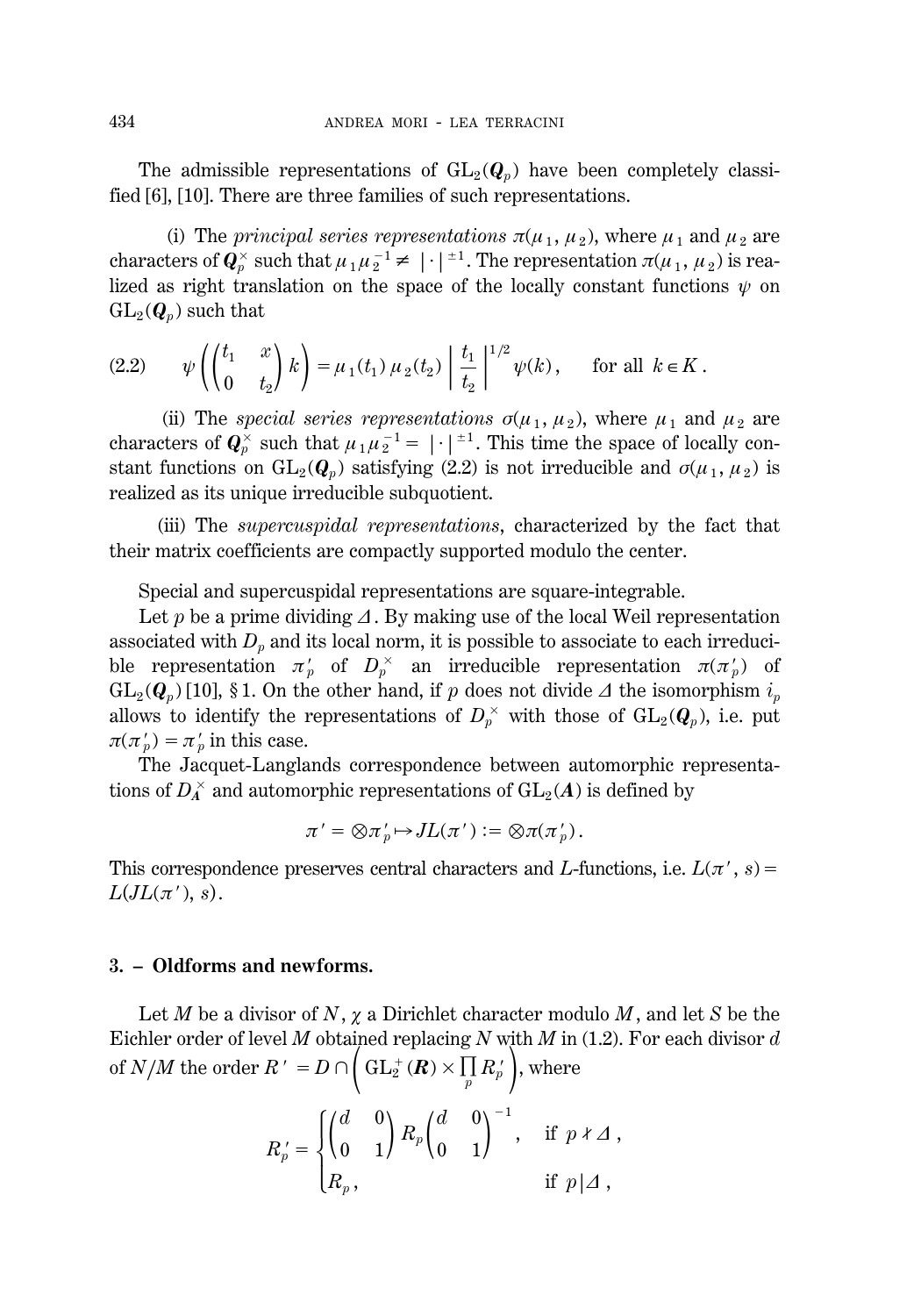is an other Eichler order of level *N* contained in *S*. Let  $\eta \in D_A^{\times}$  be the adele such that  $\eta_p = i_p^{-1} \begin{pmatrix} d \\ 0 \end{pmatrix}$  $\boldsymbol{0}$ 0  $\binom{0}{1}$  if  $p|N$ , and  $\eta_p = 1$  otherwise. By [14], Theorem 5.2.10, there exists an element  $a_d \in D$  (in fact  $a_d$  belongs to a maximal order containing *S*) such that  $\nu(\alpha_d) = d$  and  $i_p(\alpha_d) \equiv \begin{pmatrix} d \\ 0 \end{pmatrix}$  $\boldsymbol{0}$  $\boldsymbol{0}$  $\displaystyle{\frac{0}{1}}\Big)$  modulo  $N^2M_2(\mathbf{Z}_p)$  for all  $p|N$ . Then  $\alpha_d^{-1} \eta \in GL_2^+(\mathbf{R}) \times \prod_{p \nmid N} R_p^{\times} \times \prod_{p|N} (1 + NM_2(\mathbf{Z}_p))$  and  $R' = \alpha_d R \alpha_d^{-1}$ . The association  $f(z) \mapsto f(\alpha_d z) j(\alpha_d, z)^{-k}$  defines an embedding

(3.1) 
$$
j_d^D\colon S_k^D(M, \chi) \to S_k^D(N, \chi).
$$

Note that if  $\Delta = 1$  then  $\alpha_d = \begin{pmatrix} d \\ 0 \end{pmatrix}$ 0  $\boldsymbol{0}$  $\binom{0}{1}$  and  $j(a_d, z) = 1$ , so that the embedding (3.1) is the more familiar  $f(z) \mapsto f(dz)$ . The subspace of  $S_k^D(N, \chi)$  spanned by the images of the maps (3.1) is denoted  $S_k^D(N, \chi)$ <sup>old</sup>. Its elements are called *oldforms*.

The space  $S_k^D(N, \chi)$  is endowed with a canonical inner product, the *Petersson product*, defined as

$$
\langle f, g \rangle = \int_{\mathcal{F}} f(z) \overline{g(z)} \, y^{k-2} \, dx \, dy
$$

where  $z = x + iy$  and  $\mathcal F$  is a fundamental domain for the action of  $\Gamma$  on  $\mathcal H$ . So, we can consider the orthogonal decomposition

(3.2) 
$$
S_k^D(N, \chi) = S_k^D(N, \chi)^{\text{old}} \oplus S_k^D(N, \chi)^{\text{new}},
$$

where  $S_k^D(N, \chi)$ <sup>new</sup> =  $(S_k^D(N, \chi)$ <sup>old</sup>)<sup> $\perp$ </sup>. We shall use later the finer decomposition

(3.3) 
$$
S_k^D(N, \chi) = \bigoplus_{M|N} \left[ \bigoplus_{d|N/M} j_d^D(S_k^D(M, \chi)^{\text{new}}) \right],
$$

where the blocks in square brackets are orthogonal to each other. Mind that when the conductor of  $\chi$  does not divide M, the corresponding spaces in (3.3) are trivial. We can obtain more decompositions as in (3.2) by picking a suitable subset of the maps (3.1). Assume that  $N = AB$  with *A* and *B* positive integers with  $(A, B) = 1$ . Then considering oldforms constructed only from the divisors  $M$  of  $N$  with  $B \nmid M$  , we define a subspace  $S_k^D(N, \, \chi)^{B\text{-old}}$  . It gives rise to a decomposition analogous to (3.2) together with its orthogonal  $S_k^D(N,\,\chi)^{B\text{-new}}$  . In terms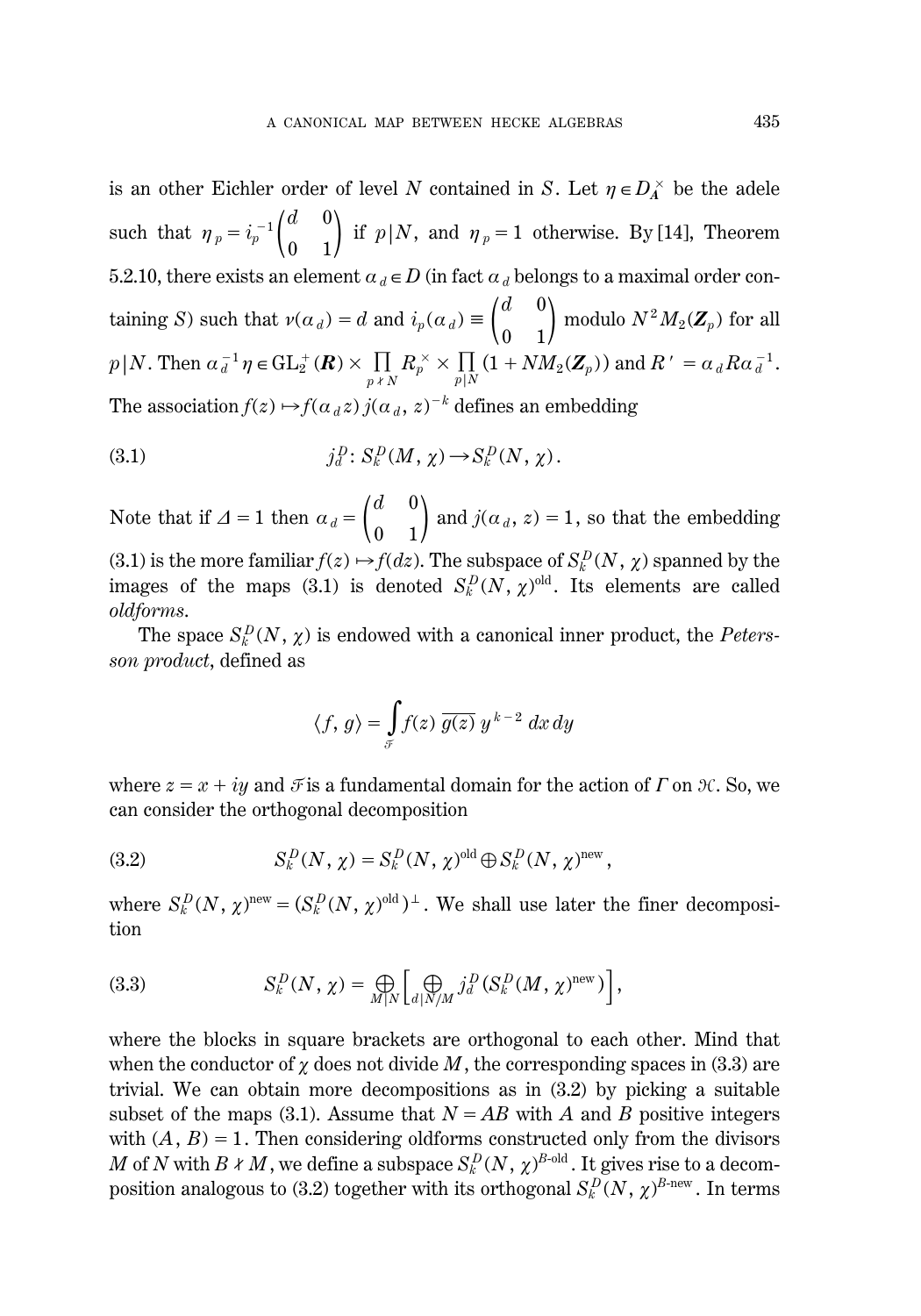of the decomposition (3.3),

(3.4) 
$$
S_k^D(N, \chi)^{B \text{-new}} = \bigoplus_{B|M|N} \left[ \bigoplus_{d|N/M} j_d^D (S_k^D(M, \chi)^{\text{new}}) \right].
$$

The maps  $j_d^D$  can be described in a simple way from the adelic point of view. Namely, If  $\eta$  is the idele considered above, then

$$
\varphi_{j_\ell^D(f)} = \pi_f(\eta^{-1}) \varphi_f.
$$

Indeed,  $g_{\mathbf{Q}}g_{\infty}k\eta^{-1} = (g_{\mathbf{Q}}\alpha_d^{-1})(\alpha_d g_{\infty})(\alpha_d k\eta^{-1})$  and we can check that the left and right hand sides of (3.5) coincide. Note that  $k' = \alpha_d k \eta^{-1} \in \prod K_p(M)$  and  $\overline{\chi}(k) =$  $\overline{\chi}(k')$ . The left hand side is  $\varphi_{j_q}(\mathcal{G}_q(g_\infty k) = f(\alpha_d g_\infty(i))j(\alpha_d g_\infty, i)^{-k}\overline{\chi}(k)$ . The right hand side is  $f(a_d g_\infty(i))j(a_d g_\infty, i)^{-k}\overline{\chi}(k')$ .

Let  $f \in S_k^D(N, \chi)$  and assume that  $\pi_f$  is irreducible. Then there exists a divi- $\int$  sor *M* of *N* and a  $g \in S_k^D(M, \chi)^\text{new}$  such that  $f = j_d^D(g)$  for some divisor *d* of  $N/M$ . The well-defined number  $Cond(f) = M$  is called the *conductor* of f. In terms of the representation  $\pi_f$ , the conductor can be computed locally. Namely, if  $\pi_f$  is the local component of  $\pi_f$  for  $p \nmid \Delta$ , as in (2.1), with representation space  $V_p(f)$ , the theory of Atkin-Lehner [1] asserts that there is an  $n = n(p)$  such that the space

 $(3.6)$   $W_n(f) =$ 

$$
\left\{v \in V_p(f) \text{ such that } \pi \begin{pmatrix} a & b \\ c & d \end{pmatrix} v = \overline{\chi}(a) \ v \text{ for all } \begin{pmatrix} a & b \\ c & d \end{pmatrix} \in K_p(p^n) \right\}
$$

is 1-dimensional and that the same space for  $K_p(p^m)$  is trivial for all  $0 \le m < n$ . Moreover, if we let Cond $(\pi_{f, p}) = p^{n(p)}$  then, thanks to our assumption that  $(N, \Delta) = 1,$ 

(3.7) 
$$
\text{Cond}(f) = \text{Cond}(\pi_f) = \prod_p \text{Cond}(\pi_{f, p}).
$$

Mind that, according to the general theory,  $n(p) = 0$  for all but a finite number of  $p$ , so that the product in  $(3.7)$  is actually a finite product.

#### **4. – Hecke operators.**

We shall now recall the definition of the Hecke operators acting on the space  $S_k^D(N, \chi)$ . Let *p* be a prime number, choose arbitrarily an element  $\alpha \in E_R$  with  $\nu(a) = p$  and consider the double coset *FaF*. This double coset decomposes as a finite disjoint union of left cosets

*GaG*4 0 *j Ga<sup>j</sup>* (4.1)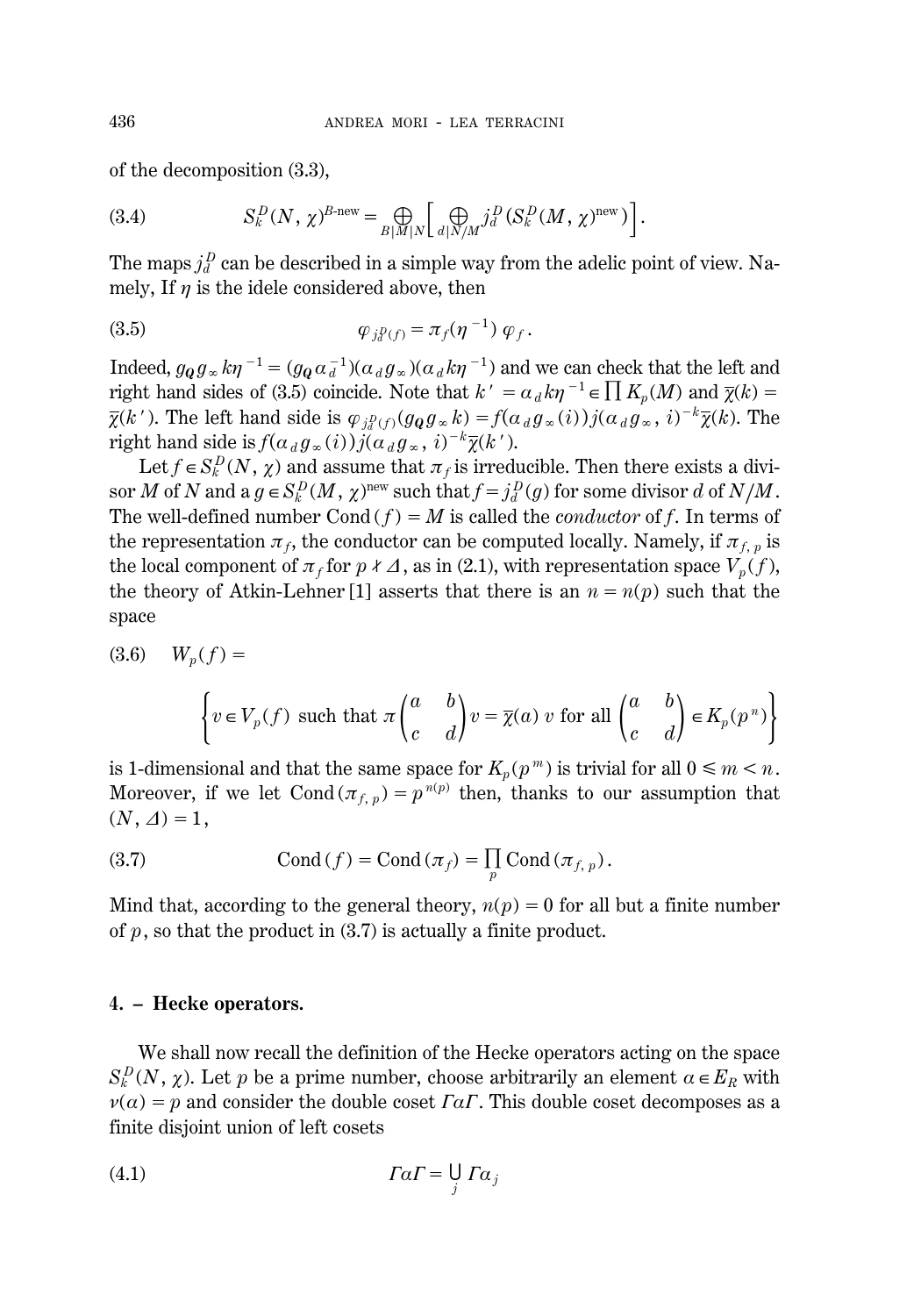for some set of representatives  $a_j \in R$ . Let  $f \in S_k^D(N, \chi)$ . A straightforward computation shows that the formula

(4.2) 
$$
T_p^D f(z) = p^{k-1} \sum_j \overline{\chi(\alpha_j)} j(\alpha_j, z)^{-k} f(\alpha_j(z))
$$

defines an element in  $S_k^D(N, \chi)$  which does not depend on the choice of the representatives  $a_j$ . Operators  $T_n^D$  for any integer  $n \geq 1$  can be defined in a similar way [14]. To simplify the notation, we shall drop the superscript  $D$  in  $T_n^D$  unless  $\Delta \neq 1$  and some ambiguity may arise. It turns out that

(4.3) 
$$
T_{mn} = T_m T_n = T_n T_m
$$
 if  $(m, n) = 1$  and  $T_{p^{k+1}} = T_p T_{p^k} - p^{k-1} \chi(p) T_{p^{k-1}}$   
if p is prime and  $k \ge 1$ .

When  $\Delta = 1$  (i.e.  $F = F_0(N)$ ) it is possible to produce explicit elements  $\alpha$  and  $\alpha_j$ as above. Namely (4.1) and (4.2) become respectively

(4.4) 
$$
F_0(N) \begin{pmatrix} 1 & 0 \ 0 & p \end{pmatrix} F_0(N) = \begin{cases} \bigcup_{b=0}^{p-1} F_0(N) \begin{pmatrix} 1 & b \ 0 & p \end{pmatrix}, & \text{if } p \mid N, \\ \bigcup_{b=0}^{p-1} F_0(N) \begin{pmatrix} 1 & b \ 0 & p \end{pmatrix} \cup F_0(N) \begin{pmatrix} p & 0 \ 0 & 1 \end{pmatrix}, & \text{if } p \nmid N, \end{cases}
$$

and

(4.5) 
$$
T_p f(z) = \begin{cases} p^{k-1} \sum_{b=0}^{p-1} f\left(\frac{z+b}{p}\right), & \text{if } p \mid N, \\ p^{-1} \sum_{b=0}^{p-1} f\left(\frac{z+b}{p}\right) + p^{k-1} \chi(p) f(pz), & \text{if } p \nmid N. \end{cases}
$$

In particular, this permits to compute the action of each  $T_p$  (and consequently of *T<sub>n</sub>*, for all  $n \in \mathbb{Z}$ ,  $n \ge 1$ ) on *q*-expansions at  $\infty$ . Namely,

(4.6) 
$$
a_m(T_n f) = \sum_{d | (m, n)} \chi(d) d^{k-1} a_{mn/d} \iota(f),
$$

with the convention that  $a_t = 0$  if  $t \notin \mathbb{Z}$ . It is important to remark that, in particular,

(4.7) 
$$
a_1(T_n(f)) = a_n(f).
$$

DEFINITION 2. – *The Hecke algebra*  $H^D = H^D(N, \chi)$  *is the*  $Z[\chi]$ *-subalgebra of*  $\text{End}\left(S_k^D(N,\,\chi)\right)$  generated by the operators  $T_p^D$  , for all primes p.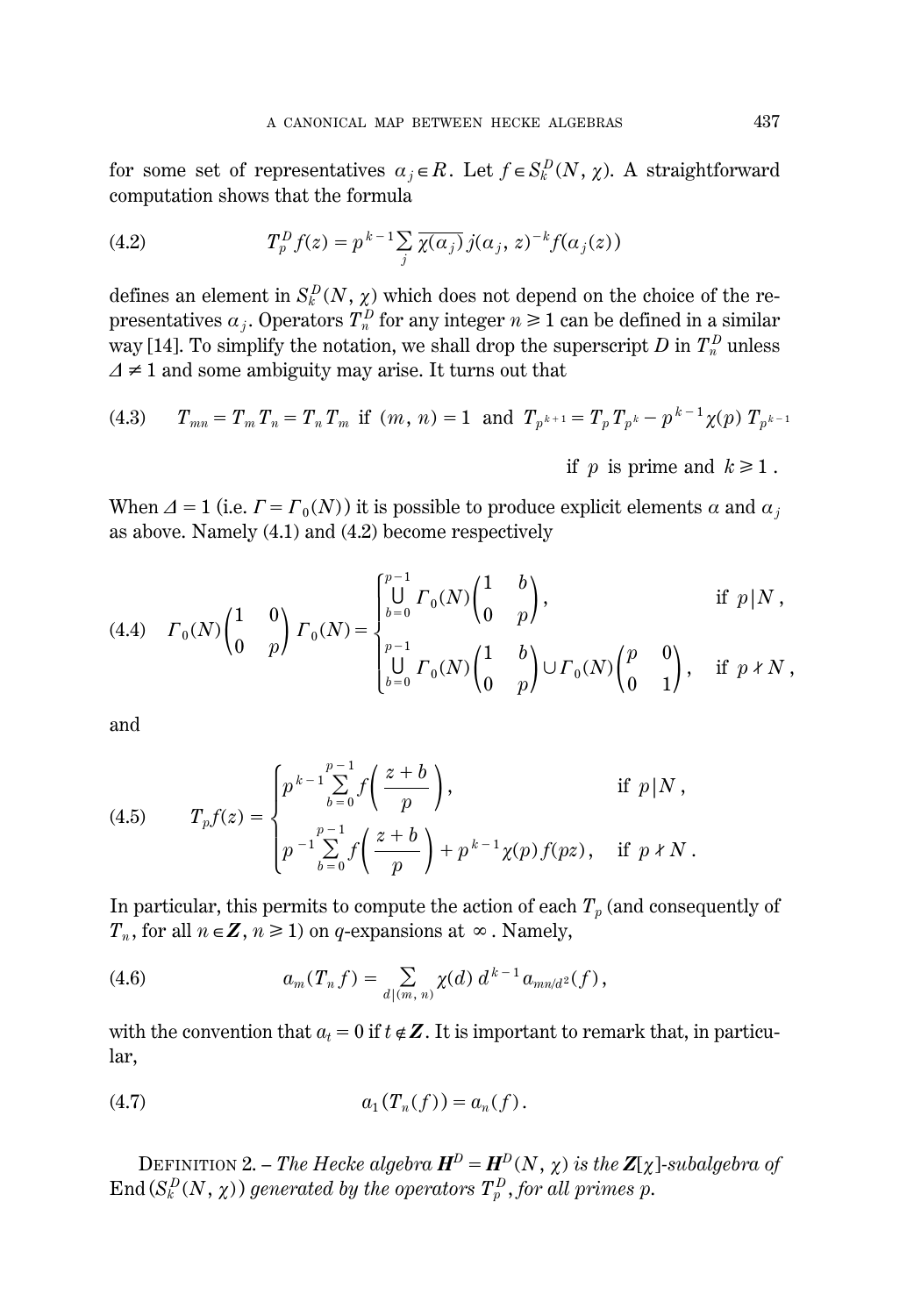Equivalently, by formulae (4.3), the Hecke algebra  $H^D(N, \chi)$  may be defined as the  $\mathbf{Z}[\chi]$ -subalgebra of End $(S_k^D(N, \chi))$  generated by the operators  $T_n$ , for all  $n \in \mathbb{Z}$ ,  $n \ge 1$ . Again, we shall drop the superscript *D* when  $\Delta = 1$ .

Let *p* be a prime. For  $f \in S_k^D(N, \chi)$  and  $p \nmid \Delta$  let

$$
(4.8) \qquad \widetilde{T}_p^D \varphi_f(g) = d_p \int\limits_{K_p(N)} \chi(k_p) \varphi_f\left(gk_p \begin{pmatrix} p & 0\\ 0 & 1 \end{pmatrix}\right) dk_p = \sum_j \varphi_f(g\alpha_j)
$$

where the 
$$
\alpha_j
$$
 are representatives of the right cosets in the decomposition  
\n
$$
K_p(N) \begin{pmatrix} p & 0 \\ 0 & 1 \end{pmatrix} K_p(N) = \bigcup_j \alpha_j K_p(N), \ d_p = \deg \left( K_p(N) \begin{pmatrix} p & 0 \\ 0 & 1 \end{pmatrix} K_p(N) \right)
$$
 is the

number of such representatives and the Haar measure  $dk_p$  is normalized so that the volume of  $K_p(N)$  is 1. If  $p\mid\Delta$ , let

(4.9) 
$$
\widetilde{T}_p^D \varphi_f(g) = \int\limits_{R_p^\times} \varphi_f(g k_p \pi) \, dk_p = \varphi_f(g \pi)
$$

where  $\pi$  is any uniformizer of  $D_p^{\times}$ , that is  $\nu(\pi) = p$ . As for the Hecke operators, we shall write  $\widetilde{T}_p$  for  $\widetilde{T}_p^D$  when there is no risk of confusion.

REMARK 3. – The expressions (4.8) and (4.9) show that under the decomposition (2.1), the operator  $\widetilde{T}_p$  acts only on the *p*-th component of  $\pi_f$ .

The following result links  $T_p$  to  $\widetilde{T}_p$ .

THEOREM 4. – Let  $f \in S_k^D(N, \chi)$ . Then, for any prime p,  $p^{k/2-1} \tilde{T}_p \varphi_f =$  $\chi_p(p) \varphi_{T_p f}$ .

This result follows from the fact that the action  $f \mapsto f_{|\gamma}$  of  $\mathrm{GL}_2^+(\bm{Q})$  on the full space of modular forms and on  $L^2(\text{GL}_2(Q)\backslash \text{GL}_2(A))$  coincide up to a character. Instead of following this way, we shall give a less illuminating but perhaps more direct proof in the following section.

#### **5. – Proof of Theorem 4.**

To prove the formula of Theorem 4, we need first the following two preliminary results.

LEMMA 5. – Let 
$$
k = \begin{pmatrix} x & y \\ z & w \end{pmatrix} \in K_p
$$
, and  $m = 0, 1, ..., p - 1$ .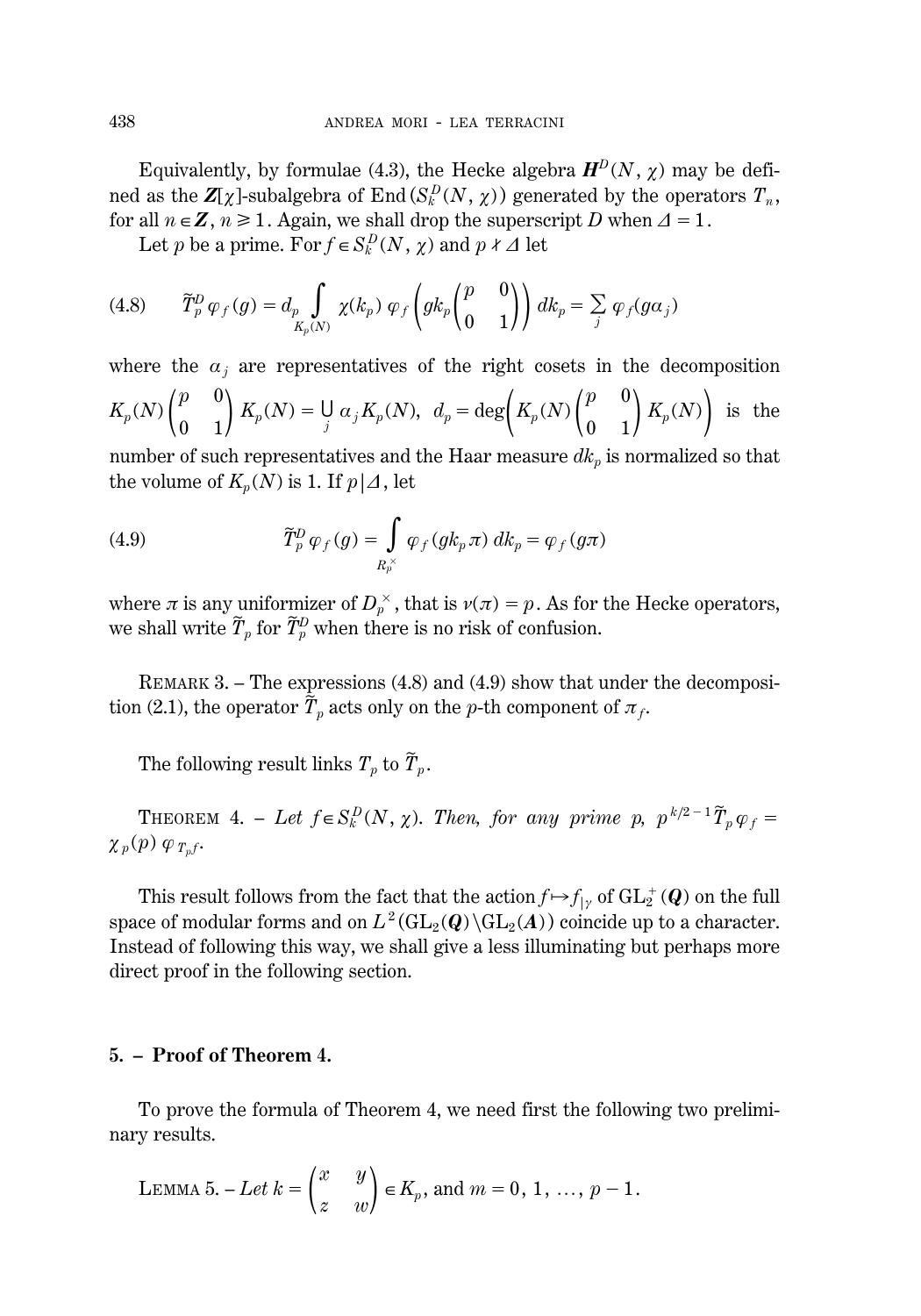*a*) *If*  $p \nmid mz + w$  *let*  $b_m \equiv (mx + y)/(mz + w) \mod p$ . *Then* 

$$
k\begin{pmatrix}p&m\\0&1\end{pmatrix}=\begin{pmatrix}p&b_m\\0&1\end{pmatrix}\begin{pmatrix}x-b_mz&\frac{mx+y-b_m(mx+w)}{p}\\pz&mx+w\end{pmatrix}.
$$

*b*) If  $p \mid mz + w$ , *then* 

$$
k\begin{pmatrix}p & m \\ 0 & 1\end{pmatrix} = \begin{pmatrix}1 & 0 \\ 0 & p\end{pmatrix}\begin{pmatrix}px & mx+y \\ z & \frac{mx+w}{p}\end{pmatrix}.
$$

PROOF. – The result is obtained by a straightforward computation.

LEMMA 6. – *Consider the decomposition*  $K_p(N)$   $\binom{p}{0}$  $\boldsymbol{0}$  $\boldsymbol{0}$  $\binom{0}{1} K_p(N) = \bigcup_{i \in I} \alpha_i K_p(N),$ *and let*  $k \in K_p(N)$ . Then there exists a permutation  $\sigma = \sigma(k)$  of I such that  $k\alpha_i = \alpha_{\sigma(i)} k'$  *with*  $\chi_p(k) = \chi_p(k')$ .

PROOF. – Suppose first that  $p \nmid N$ . The representatives  $a_i$  can be chosen either of the form  $\binom{p}{0}$  $\boldsymbol{0}$ *m*  $\binom{m}{1}$  for some  $m = 0, 1, ..., p-1$ , or  $\binom{1}{0}$  $\boldsymbol{0}$  $\boldsymbol{0}$  $\binom{0}{p}$ . Write  $k=$  $\int_{z}^{x}$ *z y*  $\binom{y}{w}$   $\in$  *K<sub>p</sub>* and apply the previous lemma. If *p k mz* + *w* then *k*  $\binom{p}{0}$  $\boldsymbol{0}$ *m*  $\binom{m}{1}$  =  $\binom{p}{0}$ 0  $b_m^{}$  $\binom{p_m}{1}$  *k*  $\prime$  for some  $k \prime \in K_p$ , and if  $p \mid mz + w$  then  $k \begin{pmatrix} p \ 0 \end{pmatrix}$  $\boldsymbol{0}$ *m*  $\binom{m}{1} = \binom{1}{0}$  $\boldsymbol{0}$  $\boldsymbol{0}$  $\binom{0}{p}$   $k$   $\prime$  for

some  $k' \in K_p$ . Moreover

$$
k\begin{pmatrix} 1 & 0 \\ 0 & p \end{pmatrix} = \begin{cases} \begin{pmatrix} 1 & 0 \\ 0 & p \end{pmatrix} \begin{pmatrix} x & py \\ z/p & w \end{pmatrix}, & \text{if } p \mid z, \\ \begin{pmatrix} p & b \\ 0 & 1 \end{pmatrix} \begin{pmatrix} (x - bz)/p & y - pw \\ z & pw \end{pmatrix}, & \text{if } p \nmid z \text{ and } x \equiv bz \mod p. \end{cases}
$$

Now observe that if  $p \mid z$  then  $p \nmid mz + w$  so that the permutation we look for fi $xes\begin{pmatrix}1\\0\end{pmatrix}$ 0  $\boldsymbol{0}$  $\binom{0}{p}$  and on the other representatives is the one induced by the permutation  $m \mapsto b_m$  of the set  $\{0, 1, ..., p-1\}$ . If  $p \nmid z$ , there exists exactly one  $\overline{m}$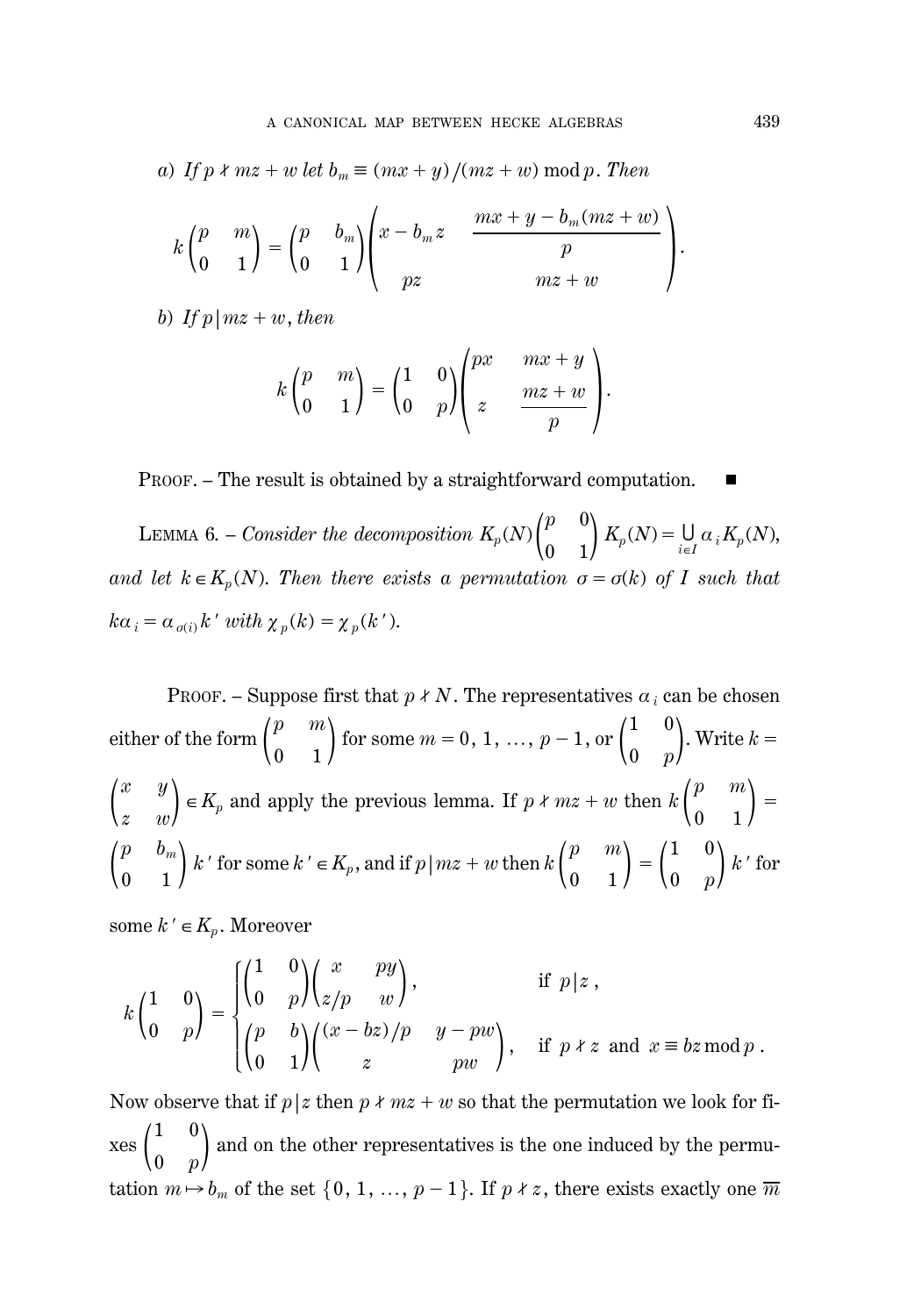such that  $p|\overline{m}z+w$ . In this case the permutation is

$$
\begin{pmatrix} p & m \\ 0 & 1 \end{pmatrix} \mapsto \begin{pmatrix} p & b_m \\ 0 & 1 \end{pmatrix} \text{ if } m \neq \overline{m}, \quad \begin{pmatrix} p & \overline{m} \\ 0 & 1 \end{pmatrix} \mapsto \begin{pmatrix} 1 & 0 \\ 0 & p \end{pmatrix}, \quad \begin{pmatrix} 1 & 0 \\ 0 & p \end{pmatrix} \mapsto \begin{pmatrix} p & x/z \\ 0 & 1 \end{pmatrix}.
$$

If  $p|N$  the only  $a_i$  that appear are the matrices  $\binom{p}{0}$  $\boldsymbol{0}$ *m*  $\binom{m}{1}$  for  $m=0, 1, ..., p-1$ .

If  $k \in K_p(N)$  is as above, we always have  $p \mid z$  and we can apply the previous argument again. Finally, the equality  $\chi_p(k) = \chi_p(k)$  follows by inspection.

We now proceed with the proof of Theorem 4. Suppose first that  $p \nmid \Delta$  and consider the decomposition  $R_p^{\times}$   $\binom{p}{0}$  $\boldsymbol{0}$  $\boldsymbol{0}$  $\binom{0}{1}R_{p}^{\times} = \bigcup_{i \in I}\alpha_{i}R_{p}^{\times}.$  Note that we could be more explicit about the representatives  $a_i$ , but choose not to be, since we want to treat the cases  $p|N$  and  $p \nmid N$  simultaneously.

Frequencies  $p|N$  and  $p \nmid N$  simultaneously.<br>We shall now use again the decomposition  $D_A^{\times} = D^{\times} \left( GL_2^+(\mathbf{R}) \times \prod_q R_q^{\times} \right)$ . For each  $i \in I$  consider the adele  $\tilde{a}_i$  such that  $(\tilde{a}_i)_{\infty} = 1$ ,  $(\tilde{a}_i)_q = 1$  for all  $q \neq p$  and  $(\tilde{a}_i)_p = a_i$  and write

$$
\tilde{a}_i = d^i g^i_{\infty} k^i ,
$$

with  $d^i \in D^\times$ ,  $g^i_\infty \in GL_2^+(\mathbf{R})$  and  $k^i = \prod_q k^i_q \in \prod_q R^\times_q$ . Put  $\delta^i = p(d^i)^{-1} \in D^\times$ .

Pick an element  $\alpha$  with the property that the double coset  $\Gamma \alpha \Gamma$  is the one that defines the Hecke operator  $T_p$  as in section 4. Then  $\Gamma \alpha \Gamma = \bigcup_{i \in I} \Gamma \delta^i$ . This follows from (5.1) because  $d^i g^i_{\infty} = 1$ ,  $d^i k^i_p = \alpha_i$  and  $d^i k^i_q = 1$  for all  $q \neq p$ . Note that  $\varGamma a\varGamma = D^{\,\times}\cap\,\bigg(\mathrm{GL}_2^+(\bm{R})\times R_p^{\,\times}\bigg(\begin{matrix} 1\ 0\ \end{matrix}\bigg)$  $\boldsymbol{0}$  $\boldsymbol{0}$  $\binom{0}{p}R_p^\times \times \prod\limits_{q\,\neq\,p}R_q^\times\bigg).$  Thus, if the  $a$   $_i$  are repre-

sentants of the right cosets of  $R_p^{\times} \begin{pmatrix} p \\ 0 \end{pmatrix}$  $\boldsymbol{0}$  $\boldsymbol{0}$  $\binom{0}{1}R_p^{\times}$ , the elements  $pa_i^{-1}$  are repre-

sentatives of the left cosets of  $R_p^{\times}$  $\begin{pmatrix} 1 \\ 0 \end{pmatrix}$  $\boldsymbol{0}$  $\boldsymbol{0}$  $\genfrac{}{}{0pt}{}{0}{p}\mathcal{R}_{p}^{\times}.$  Therefore the  $\delta^{i}$  are representatives for the left cosets of *FaF*.

Let  $g \in D_A^\times$  and write its usual decomposition  $g = dg_\infty k$ . Using Lemma 6, we write:

$$
g\alpha_i = dg_{\infty} \left( \prod_{q \neq p} k_q \right) k_p \alpha_i = dg_{\infty} \left( \prod_{q \neq p} k_q \right) \alpha_j k'_p = d(d^j g^j_{\infty} k^j) g_{\infty} \left( \prod_{q \neq p} k_q \right) k'_p =
$$
  
=  $dd^j g^j_{\infty} g_{\infty} \left( \prod_{q \neq p} k^j_q k_q \right) k^j_p k'_p = dd^j g^j_{\infty} g_{\infty} k^j k'$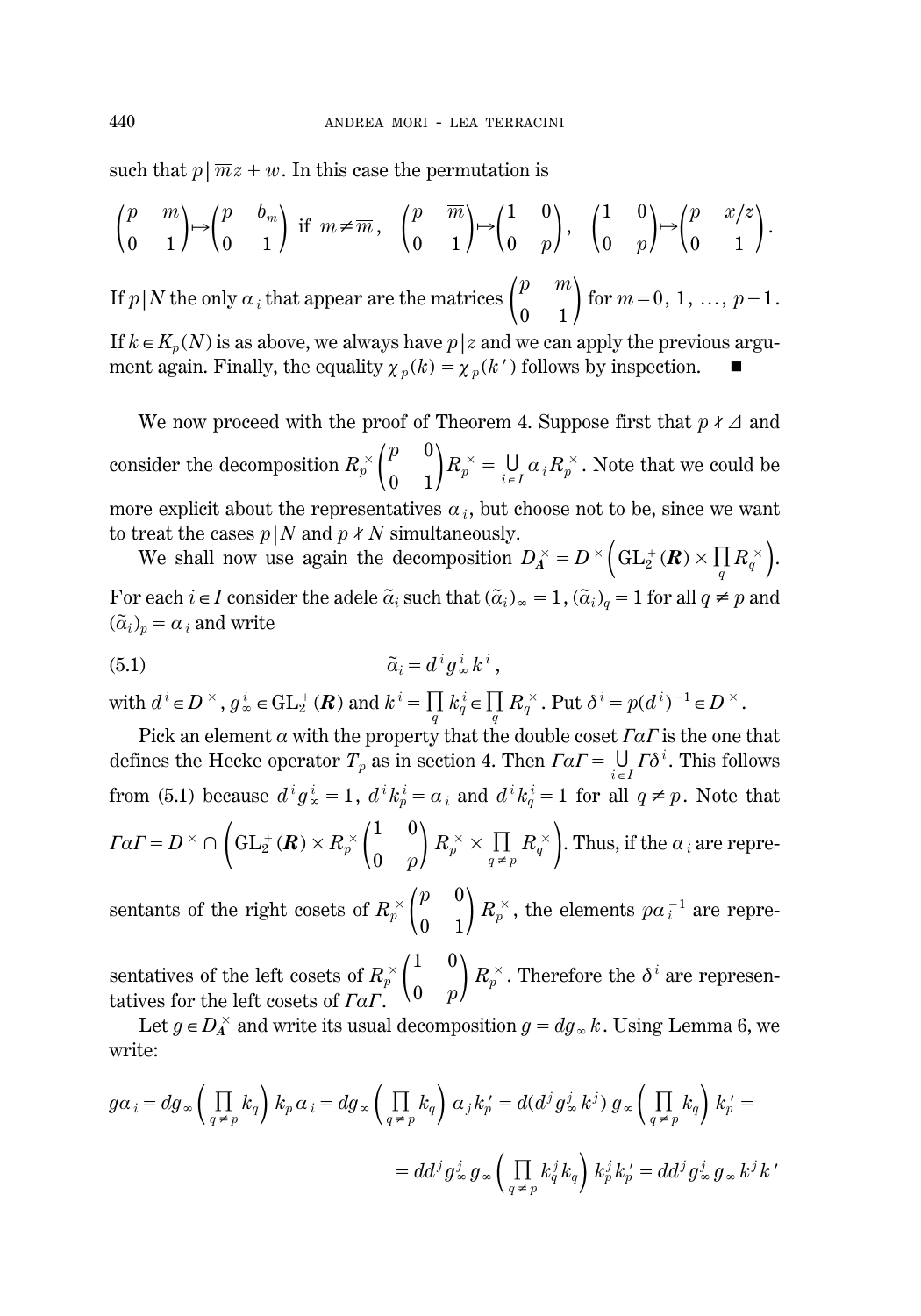where 
$$
\chi(k') = \chi(k)
$$
 and we set  $j = \sigma(i)$ . Therefore  
\n
$$
\varphi_f(g\alpha_i) = f(g^j_{\infty} g_{\infty}(i))j(g^j_{\infty} g_{\infty}, i)^{-k} \det(g^j_{\infty} g_{\infty})^{k/2} \overline{\chi}(k^j) \overline{\chi}(k) =
$$
\n
$$
f(g^j_{\infty} g_{\infty}(i))j(g^j_{\infty}, g_{\infty}(i))^{-k} j(g_{\infty}, i)^{-k} \det(g^j_{\infty})^{k/2} \det(g_{\infty})^{k/2} \overline{\chi}(k^j) \overline{\chi}(k) =
$$
\n
$$
f(p^{-1} \delta^j g_{\infty}(i))j(p^{-1} \delta^j, g_{\infty}(i))^{-k} j(g_{\infty}, i)^{-k} p^{-k} \det(\delta^j)^{k/2} \det(g_{\infty})^{k/2} \overline{\chi}(k^j) \overline{\chi}(k) =
$$
\n
$$
p^{k/2} f(\delta^j g_{\infty}(i))j(\delta^j, g_{\infty}(i))^{-k} j(g_{\infty}, i)^{-k} \det(g_{\infty})^{k/2} \overline{\chi}(k^j) \overline{\chi}(k).
$$

To evaluate the last expression assume that  $q|N$  and  $p \neq q$ . Then  $\overline{\chi}_q(k_q^j)$  $\overline{\chi}_q((d^j)^{-1}) = \chi_q(p^{-1}) \chi_q(\delta^j)^{-1}$ . Note that, according to the chosen conventions,  $\chi_{q}(r) = \overline{\chi}_{q}\bigg(\bigg(\begin{matrix} r \ 0 \end{matrix}\bigg)$  $\boldsymbol{0}$  $\binom{0}{r}$ , for all  $r \in \mathbb{Z}_q$ . If  $p \mid N$ ,  $\overline{\chi}_p(k_p^j) = \overline{\chi}_p((d^j)^{-1}\alpha_j) =$  $\chi_{p}(\alpha_{j}^{-1}d^{j}) = \chi_{p}(\delta^{j})^{-1},$  since  $\chi_{p}(p\alpha_{j}^{-1}) = 1.$  We conclude that  $\overline{\chi}(k^j) = \prod_{q \mid N, q \neq p} \chi_q(p^{-1}) \chi_q(\delta^j)^{-1} = \chi_p(p) \chi(\delta^j)^{-1}.$ 

Plugging this value into the previous computation yields

 $\varphi_f(g\alpha_i)=p^{k/2}f(\delta^j g_\infty(i))j(\delta^j, g_\infty(i))^{-k}j(g_\infty, i)^{-k}\det(g_\infty)^{k/2}\chi_p(p)\overline{\chi}(\delta^j)\ \overline{\chi}(k).$ Putting everything together,

$$
\widetilde{T}_p \varphi_f(g) = \sum_{i \in I} \varphi_f(g\alpha_i) =
$$
\n
$$
p^{k/2} \det(g_\infty)^{k/2} \chi_p(p) \overline{\chi}(k) j(g_\infty, i)^{-k} \sum_{i \in I} f(\delta^j g_\infty(i)) j(\delta^j, g_\infty(i))^{-k} \overline{\chi}(\delta^j) =
$$
\n
$$
p^{1 - (k/2)} \det(g_\infty)^{k/2} \chi_p(p) \overline{\chi}(k) j(g_\infty, i)^{-k} (T_p f)(g_\infty(i)) = p^{1 - (k/2)} \chi_p(p) \varphi_{T_p f}(g).
$$

We now deal with the case  $p\mid\Delta$ . Pick  $\alpha \in E_R$  as in section 4 and let  $\tilde{\alpha}$  be the adele which is 1 at all places except  $\widetilde{\alpha}_p = \alpha$  . Then

 $\widetilde{T}_p \varphi_f(g) = \varphi_f(g \widetilde{a})$  = (using the decomposition  $g = dg_\infty k$  again) =

$$
\varphi_f\left((d\alpha)(\alpha^{-1}g_{\infty})\left(\prod_{q\neq p}\alpha^{-1}k_q\right)(\alpha^{-1}k_p\alpha)\right)=
$$
  

$$
f(\alpha^{-1}g_{\infty}(i))j(\alpha^{-1}g_{\infty},i)^{-k}\det(\alpha^{-1}g_{\infty})^{k/2}\overline{\chi}(k)\ \overline{\chi}(\alpha^{-1}\widetilde{\alpha}).
$$

Since  $TaT = T\overline{a}T$ , the last expression is equal to

$$
= f(\overline{\alpha}^{-1} g_{\infty}(i)) j(\overline{\alpha}^{-1} g_{\infty}, i)^{-k} \det(\overline{(\alpha})^{-1} g_{\infty})^{k/2} \overline{\chi}(k) \overline{\chi}(\overline{\alpha}^{-1} \overline{\widetilde{\alpha}}) =
$$
  
(note that  $\overline{\alpha}^{-1} = p^{-1} \alpha) = p^{k/2} f(\alpha g_{\infty}(i)) j(\alpha g_{\infty}, i)^{-k} \det(g_{\infty})^{k/2} \overline{\chi}(k) \chi_{p}(p) \overline{\chi}(\alpha).$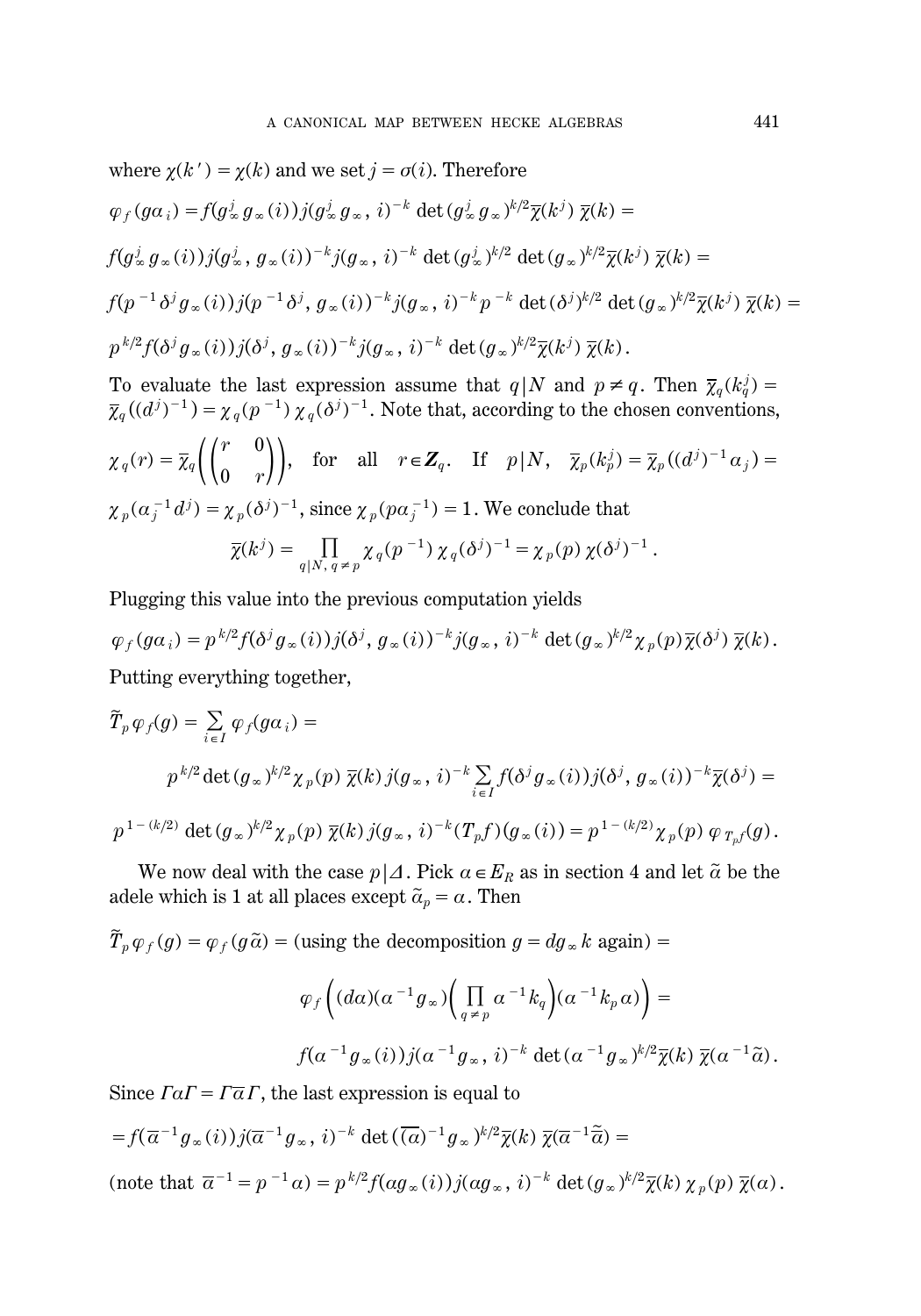On the other hand, the expression  $T_p f(z) = p^{k-1} f(\alpha z) j(\alpha, z)^{-k} \overline{\chi}(\alpha)$  for the Hecke operator shows that  $\varphi_{T_p}(g) = p^{k-1} f(\alpha g_\infty(i)) j(g_\infty, i)^{-k} \det(g_\infty)^{k/2} \chi(\alpha) \overline{\chi}(k)$ and the result follows.  $\blacksquare$ 

#### **6. – The Jacquet-Langlands correspondence revisited.**

Let  $f \in S_k^D(N, \chi)$ . We have already remarked (section 2) that the local component  $\pi_{f, p}$  for  $p | \Delta$  is finite dimensional. We now give a better statement.

**LEMMA 7.** – *Suppose that*  $\pi_f$  *is irreducible and*  $p|A$ *. Then*  $\pi_{f, p}$  *is one dimensional*.

PROOF. – Write  $\varphi_f = \sum_{i=1}^t \left( \bigotimes_q v_q^i \right) \in \bigotimes_q V_q(f)$ . This vector is invariant under  $i=1$ the action of the group  $K_p^D = \{x \in D_p^\times \text{ such that } | \nu(x) |_p = 1 \}$  embedded in the *p*-th component of  $D_A^{\times}$ . Let  $w^i = \bigotimes_{q \neq p} v_q^i$ . Up to rewriting  $\varphi_f$  with a smaller number of terms, we may assume that the  $w<sup>i</sup>$  are linearly independent. Then each vector  $v_p^i$  is  $K_p^D$ -invariant, as follows from the identity  $\sum_{i=1}^t$ <br>Honce  $W(f) - V(f)K_p^D \neq (0)$  $\sum_{i=1}^t \left(\pi_f(k) \; v_p^i - \; v_p^i\right) \otimes w^i \!=\! 0.$ Hence,  $W_p(f) = V_p(f)^{K_p^D} \neq (0)$ .

Observe that  $K_p^D$  is normal in  $D_p^{\times}$ . Therefore, the subspace  $W_p(f)$  is stable under the action of  $D_p^{\times}$ . It follows from the irreducibility that  $W_p(f) = V_p(f)$ .

Finally, note that  $D_p^{\times}/K_p^D$  is abelian. Thus  $\pi_{f, p}$  is an irreducible representation of an abelian group in a finite dimensional vector space. Therefore  $\pi_{f, p}$  is one dimensional.

REMARK 8. – If  $\pi_f$  is irreducible then *f* is an eigenform for almost all Hecke operators  $T_p$ . Indeed, the starting argument in the proof of Lemma 7 shows that if  $q \nmid N\Delta$  then the vector  $v_q^i$  belongs to the Atkin-Lehner space  $W_q(f)$ . It follows from Lemma 5 that the *q*-th Hecke operator acts as a scalar on this space.

Note that in the course of the proof of Lemma 7 we have defined 1-dimensional local spaces  $W_p(f)$  of invariants also for  $p\mid\Delta$ .

COROLLARY 9. – If f is an eigenform for 
$$
\mathbf{H}^D
$$
 then  $W_p(f)$  is  $\widetilde{T}_p$ -stable for all p.

PROOF. – If *f* is an eigenform for  $H^D$ , Theorem 4 shows that the function  $\varphi_f$  is  $\widetilde{T}_p$ -eigen for all *p*. The assertion follows at once.

The Jacquet-Langlands correspondence is defined in terms of representations. Since the notion of «normalized forms» is meaningless in  $S_k^D(N, \chi)$ , (when  $\Delta \neq 1$ ) due to the absence of *q*-expansions, it is impossible to define a direct canonical correspondence between forms. Nonetheless, it is possible to de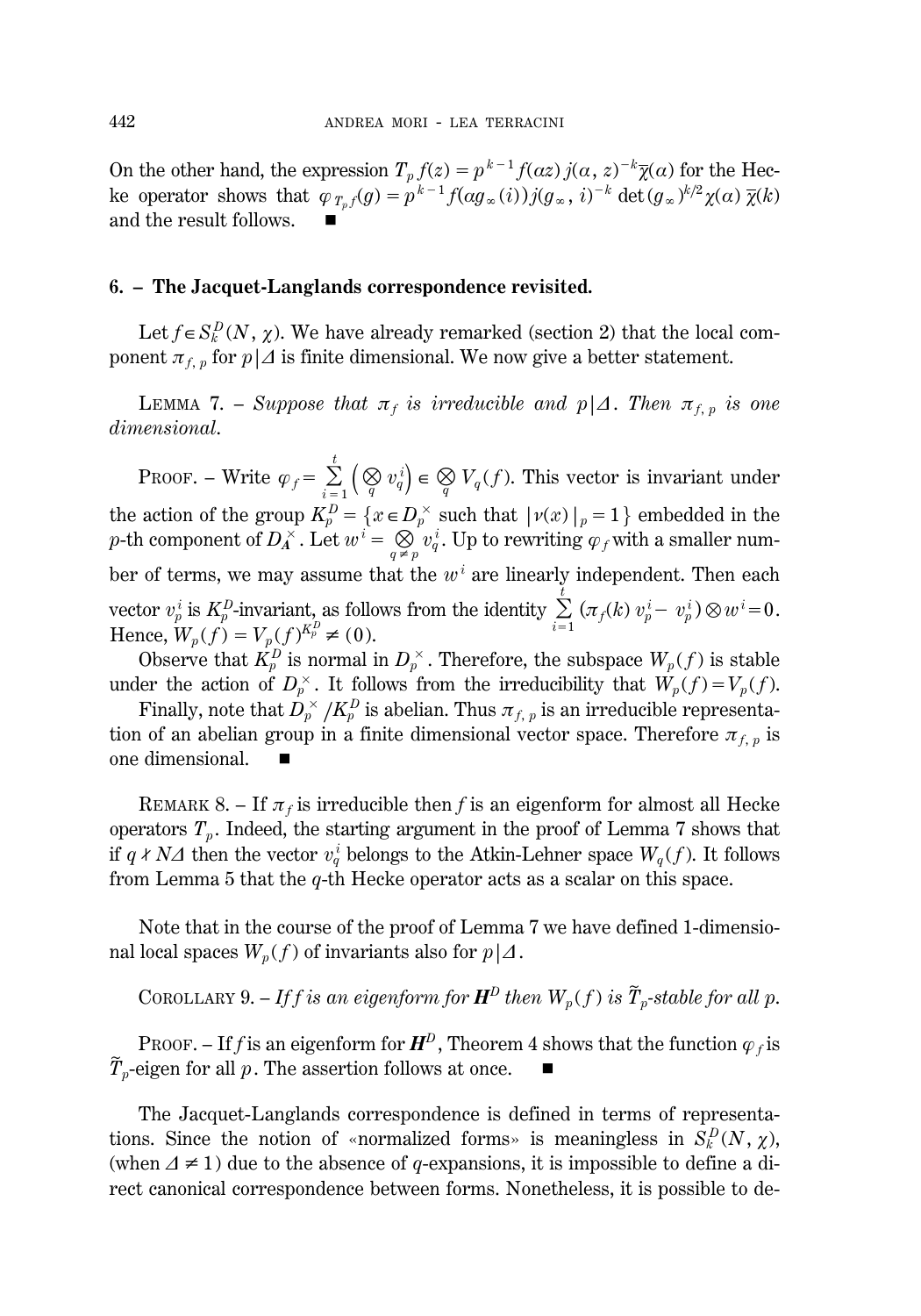fine in a non-canonical way a Jacquet-Langlands correspondence which is wellbehaved with respect to the action of the Hecke operators.

PROPOSITION 10. – *There is an isomorphism*  $S_k^D(N, \chi)$ <sup>new</sup>  $\approx S_k(N\Delta, \chi)$ <sup>new</sup> as *Hecke modules*.

REMARK 11. – The statement is actually ambigous because the Hecke algebras acting on the two spaces which are identified are different. We simply mean that if  $f^D$  corresponds to  $f$ , then, for all  $p$  ,  $T^D_p f^D$  corresponds to  $T_p f$ .

PROOF. – If  $f^D \in S_k^D(N, \chi)$  is a newform which is an eigenvector of the Hecke algebra,  $\pi_{f^D}$  is an irreducible automorphic representation of  $D_A^\times$  and  $JL(\pi_{f^D})$  is an irreducible automorphic representation of  $GL_2(A)$ . Let *M* be the conductor of  $JL(\pi_f p)$ . By [6], Chapter 5, there exists a unique normalized newform  $\tilde{f} \in S_k(M,\,\chi) ,$  eigenvalue of the Hecke algebra, such that  $\pi_{\tilde{f}} = \mathrm{JL}(\pi_{f^D}).$ 

When *p*| $\Delta$  Lemma 7 applies and so  $\pi_{f^D, p} = \psi \circ \nu$ , where  $\psi$  is a character of  $Q_p^{\times}$ , [10] §4. Since  $\nu$ :  $K_p^D{\to} \mathbf{Z}_p^{\times}$  is surjective,  $\psi$  is unramified. It follows from [1], p. 125, that  $\pi(\pi_{f^D, p})$  is the special representation  $\sigma(\psi\|^{1/2}, \psi\|^{-1/2})$  of  $GL_2(Q_p)$ , which has conductor *p*. Since Cond  $(JL (\pi_{f^D})) = \prod_{p}^{n}$  Cond  $(\pi(\pi_{f^D,p}))$ , we con $p < \infty$ clude that Cond  $(JL(\pi_f P)) = \Delta \text{Cond}(\pi_f P)$ .

To define the identification which is to be proved, start with a basis of  $S_k^D(N,\,\chi)^{\rm new}$  consisting of eigenforms for  $\boldsymbol{H}^D$  and to each  $f^D$  in this basis associate the form  $\tilde{f} \in S_k (N\Delta, \chi)$ <sup>new</sup> as above.

CLAIM. – The form  $\tilde{f}$  is an eigenfunction for the Hecke algebra  $H$ . Moreover the eigenvalues of  $T_p^D$  for  $f^D$  and of  $T_p$  for  $\tilde{f}$  coincide for all primes  $p$ .

PROOF OF CLAIM. – The assertion is clear for  $p \nmid \Delta$  because then  $W_p(f^D)$  =  $W_p(\tilde{f})$  and the operators  $\widetilde{T}_p$  are the same.

Let now  $p$  be a prime dividing  $\Delta$ . We have already seen that, in consequence of Lemma 7,  $\pi_{f^D,~p}=\psi\circ\nu$  where  $\psi$  is an unramified character of  $\bm{Q}_p^{\times}$  . The formula (4.9) and the Corollary 9 show that on  $W_p(f^D)$  the operator  $\widetilde{T}_p^D$  acts as multiplication by  $\psi \circ \nu(\pi) = \psi(p)$ .

To compute the eigenvalue of  $\widetilde{T}_p$  for  $\varphi_{\widetilde{f}}$  we shall use the explicit model of  $\pi_{\tilde{f}, p} = o(\psi \|^{1/2}, \psi \|^{-1/2})$  of [10], §3. Let *&* be the space of locally constant *C*valued functions  $\varphi$  on  $GL_2(\mathbf{Q}_p)$  such that

(6.1) 
$$
\varphi\left(\begin{pmatrix}t_1 & * \\ 0 & t_2\end{pmatrix}g\right) = \psi(t_1t_2)\left|\frac{t_1}{t_2}\right|\varphi(g)
$$

for all  $t_1, t_2 \in \mathbb{Q}_p^{\times}$ . The group  $\mathrm{GL}_2(\mathbb{Q}_p)$  acts on  $\mathcal B$  by right translation. Then, a model for  $\sigma(\psi\|^{1/2}, \psi\|^{-1/2})$  is the subspace of  $\mathcal B$  consisting of the functions  $\varphi$ such that  $\int$ *Kp*  $\varphi(k)$   $\psi^{-1}$ (det *k*)  $dk = 0$ . Since the character  $\psi$  is unramified, the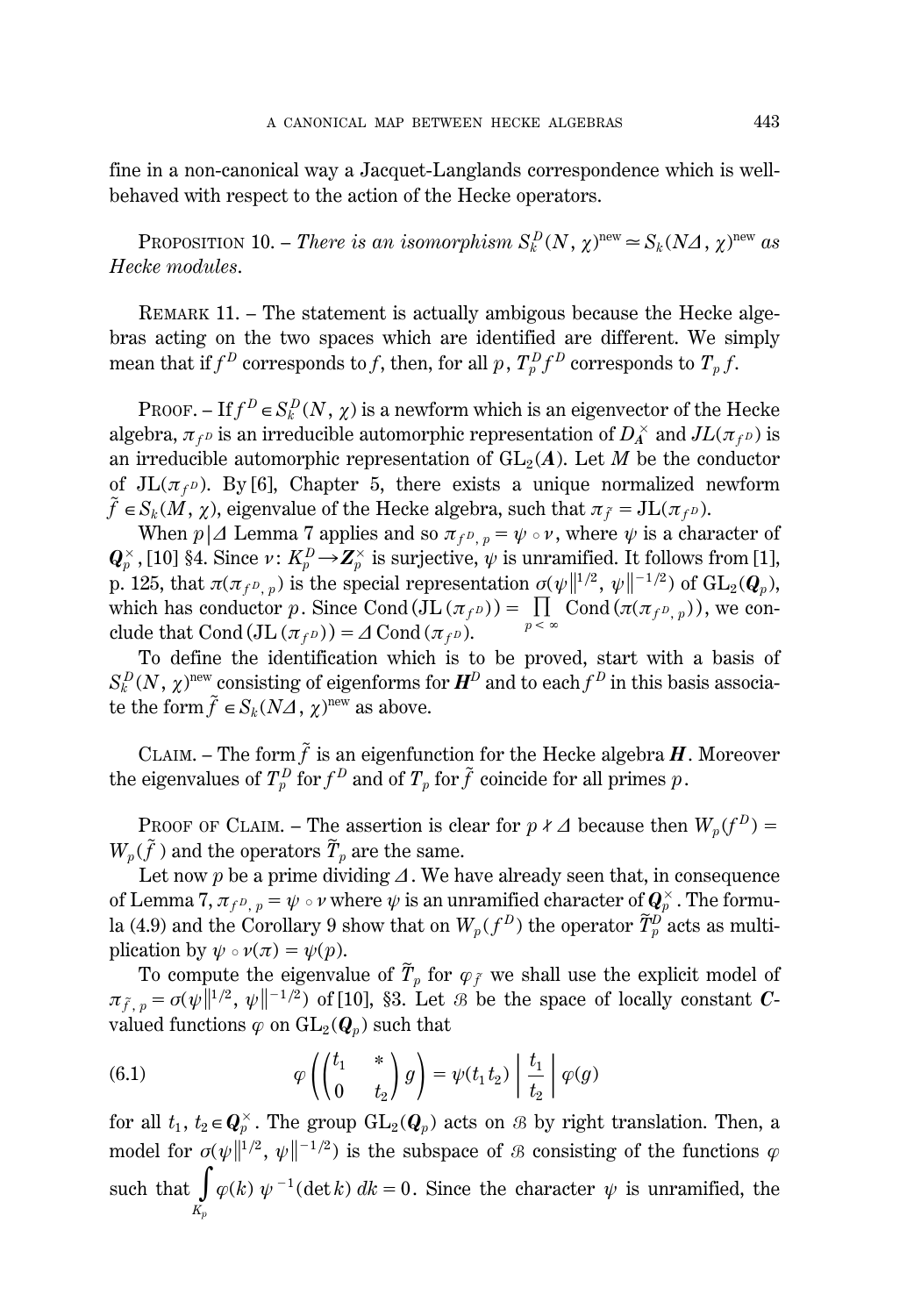condition just stated is actually simpler: it reads

$$
\int\limits_{K_p} \varphi(k) \, dk = 0 \; .
$$

Let  $\varphi_0$  be the function on  $K_p$  defined as

$$
\varphi_0(k) = \begin{cases} 1 & \text{if } k \in K_p(p), \\ -1/p & \text{if } k \notin K_p(p). \end{cases}
$$

It is a standard fact that the group  $GL_2(Q_p)$  decomposes as  $GL_2(Q_p) = B_p K_p$ . Then, formula (6.1) used as definition permits to extend  $\varphi_0$  to a function on B denoted  $\varphi_0$  again (it is easy to check that the extension to the whole of  $GL_2$  is well-defined). Now

(6.3) 
$$
\int_{K_p} \varphi_0(k) dk = \int_{K_p(p)} \varphi_0(k) dk - \int_{K_p - K_p(p)} \varphi_0(k) dk = \mu(K_p(p)) - \frac{1}{p} \mu(K_p - K_p(p)).
$$

The formulae  $|GL_2(\mathbf{F}_p)| = (p^2 - p)(p^2 - 1)$  and

$$
[K: K_p(p)] = [\mathrm{GL}_2(\mathbf{F}_p): B(\mathbf{F}_p)] = \frac{(p^2 - p)(p^2 - 1)}{p(p - 1)^2} = p + 1
$$

yield  $\mu(K_p) = (p+1) \mu(K_p(p))$  and so (6.3) vanishes. The condition (6.2) is thus met:  $\varphi_0$  does belong to  $\sigma(\psi\|^{1/2}, \psi\|^{-1/2})$ . Observe that  $\varphi_0$  is right  $K_p(p)$ -invariant (but obviously not  $K_p$ -invariant). According to the general theory of Atkin-Lehner, the space of right  $K_p(p)$ -invariant functions in B is 1 dimensional. Therefore,  $\varphi$   $_0$  generates  $W_p(\tilde f$  ) because  $\tilde f$  is a newform. In particular  $\varphi$   $_0$  is eigen for the *p*-th Hecke operator. To compute the eigenvalue, use (4.8) (and Remark 3) to write

(6.4) 
$$
\widetilde{T}_p \varphi_0(g) = \sum_{m \bmod p} \varphi_0 \left( bk \begin{pmatrix} p & m \\ 0 & 1 \end{pmatrix} \right),
$$

where  $g = bk$  is again the decomposition  $GL_2(Q_p) = B_p K_p$ . If  $k \in K_p(p)$ , then  $p \nmid mz + w$  for all  $m = 0, 1, ..., p - 1$ . Apply part *a*) of Lemma 5 to write

$$
\sum_{m \bmod p} \varphi_0 \left(bk \begin{pmatrix} p & m \\ 0 & 1 \end{pmatrix} \right) = \sum_{m \bmod p} \varphi_0 \left(b \begin{pmatrix} p & b_m \\ 0 & 1 \end{pmatrix} \begin{pmatrix} * & * \\ pz & * \end{pmatrix} \right) =
$$

$$
\sum_{m \bmod p} \varphi_0 \left(b \begin{pmatrix} p & m \\ 0 & 1 \end{pmatrix} \right) = \sum_{m \bmod p} \psi(p) |p| \varphi_0(b) = \psi(p) \varphi_0(g).
$$

If, on the other hand,  $k \notin K_p(p)$  there exists a unique  $\overline{m}$  mod p such that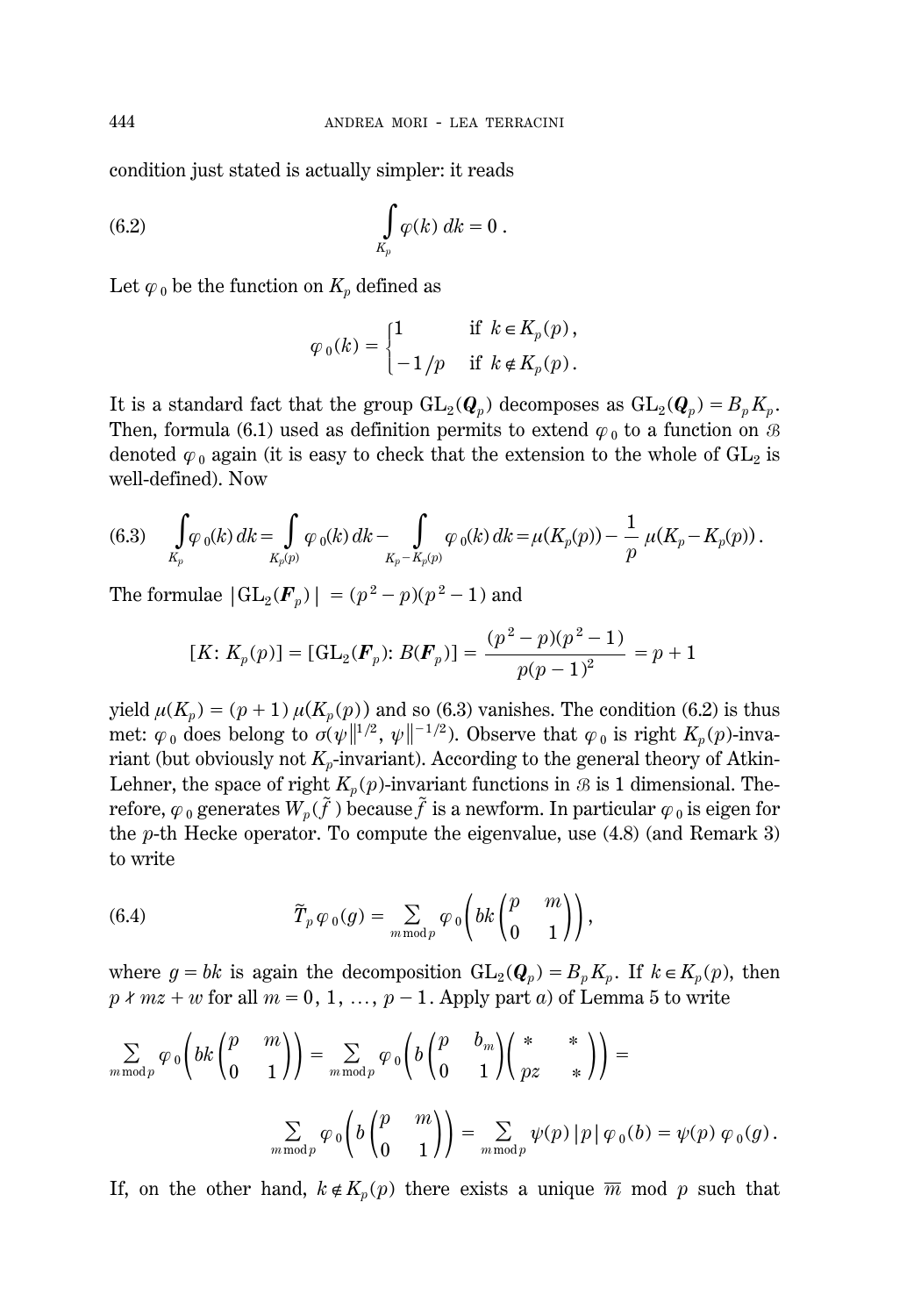$m\overline{x} + w \equiv 0 \mod p$ . Now apply part *b*) of Lemma 5 to write

$$
\sum_{m \bmod p} \varphi_0 \left(bk \begin{pmatrix} p & m \\ 0 & 1 \end{pmatrix}\right) = \varphi_0 \left(b \begin{pmatrix} 1 & 0 \\ 0 & p \end{pmatrix} \begin{pmatrix} * & * \\ z & * \end{pmatrix}\right) +
$$
  

$$
\sum_{\substack{m \bmod p \\ m \neq \overline{m}}} \varphi_0 \left(b \begin{pmatrix} p & b_m \\ 0 & 1 \end{pmatrix} \begin{pmatrix} * & * \\ pz & * \end{pmatrix}\right) = -p^{-1} |p^{-1}| \psi(p) \varphi_0(b) +
$$
  
+  $(p-1) \psi(p) |p| \varphi_0(b) = -p^{-1} \psi(p) \varphi_0(b) = \psi(p) \varphi_0(bk) = \psi(p) \varphi_0(g).$ 

In any event the eigenvalue is  $\psi(p)$  and the claim is proved.

The association  $f^D \!\mapsto\!\! {\tilde f}$  between Hecke eigenforms extends by linearity to a  $\text{map }\text{JL}: S_k^D(N, \chi)^{\text{new}} \rightarrow S_k(N\Delta, \chi)^{\text{new}}.$ 

*Injectivity of* JL. Since the Jacquet-Langlands correspondence between representations is injective, the various representations  $\pi_{\tilde{f}}$  constructed above are all distinct. As such, they have distinct systems of Hecke eigenvalues. Therefore the forms  $\tilde{f}$  are linearly independent.

*Surjectivity of* JL. Let us start by observing that if  $f \in S_k(\overline{N\Delta}, \chi)$ <sup>new</sup> and  $p\mid\Delta$ , the *p*-th component  $\pi_{f,p}$  is special. Indeed, it cannot be supercuspidal because the conductor of a supercuspidal representation is at least  $p^2$ , but  $p^2$ does not divide  $\Delta$ . It cannot be principal either, because if  $\pi_{f, p} = \pi(\mu_1, \mu_2)$ , then its central character would be  $\mu_1 \mu_2$  and its conductor would be Cond  $(\mu_1)$  Cond  $(\mu_2)$ , see [2]. But, since  $\chi$  is a Dirichlet character modulo *N*, which is prime to *p*, the central character of  $\pi_{f, p}$  is trivial, so  $\mu_2 = \mu_1^{-1}$  and  $p =$ Cond  $(\pi_{f, p})$  = Cond  $(\mu_1)^2$ , a contradiction.

Hence  $\pi_{f, p}$  is square-integrable, and one knows [6], Theorem 10.5 that the Jacquet-Langlands local correspondence is surjective onto square-integrable representations. Thus, there exists a reprentation  $\pi_p$  of  $D_p^{\times}$  such that  $\pi(\pi_p) =$  $\pi_{f,p}$ . The representation  $\pi_p$  must be one dimensional *a fortiori*, or, else,  $\pi_{f,p}$ would be supercuspidal [10], Lemma 4.2. As already recalled, a one dimensional representation of  $D_p^{\times}$  is of the form  $\psi \circ \nu,$  where  $\psi$  is a character of  $\bm{Q}_p^{\times}.$  Since Cond  $(\pi_{f, p}) = p$ ,  $\psi$  is unramified, [2]. Thus  $\pi_p$  is  $K_p^D$ -invariant.

Consider the representation  $\pi^D = \left(\bigotimes_{p \times \Delta} \pi_{f, p}\right) \otimes \left(\bigotimes_{p \mid \Delta} \pi_p\right)$  of  $D_A^\times$ . It follows from the above discussion that  $\pi^D = \pi_{f^D}$  for  $f^D \in S_k^D(N, \chi)^{\text{new}}$  and that, up to a constant,  $JL(f^D) = f$ .

Our next goal is to extend the isomorphism of Proposition 10 to a map from the whole space  $S_k^D(N, \chi)$ . The result is: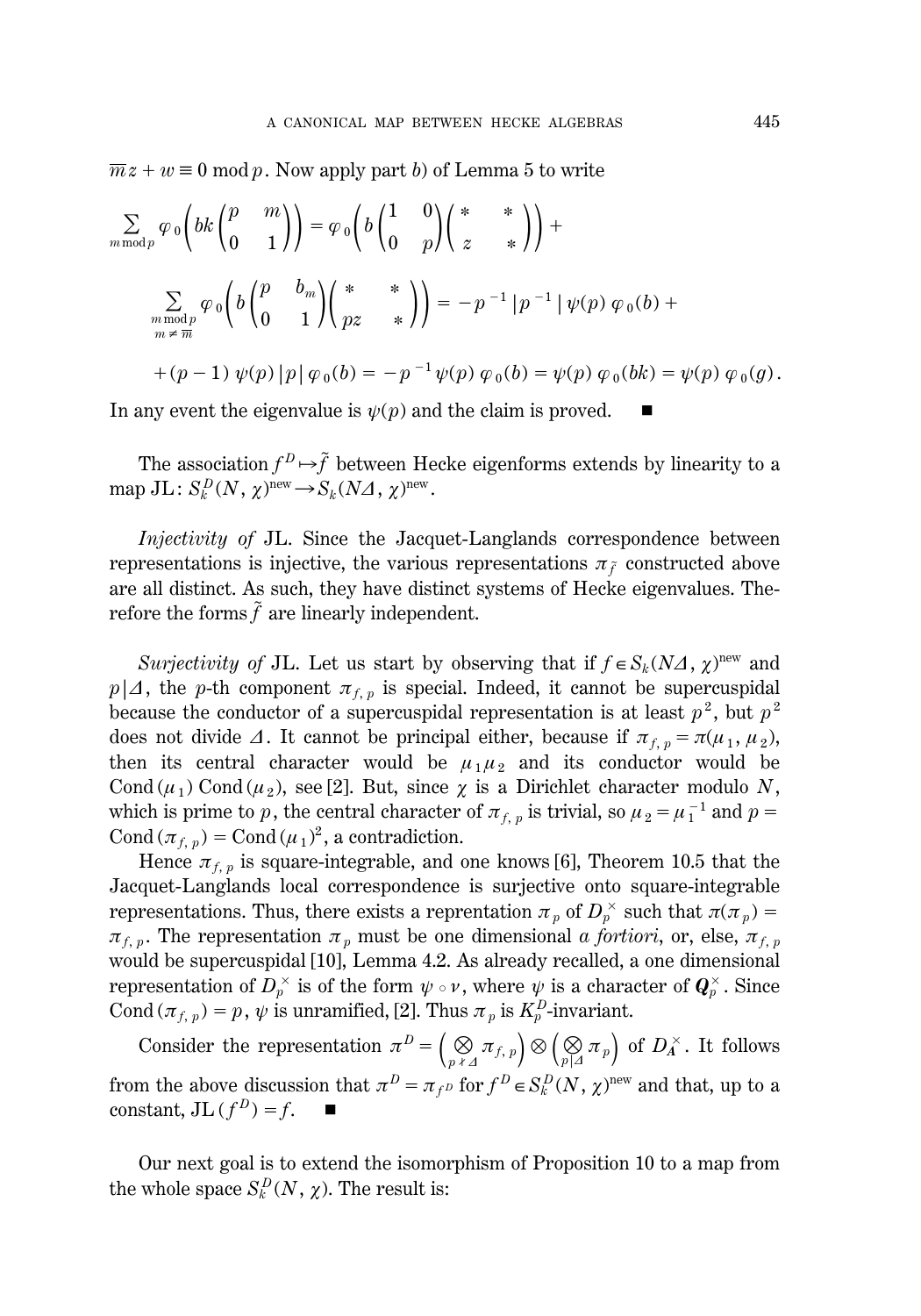**THEOREM** 12. – *There is an isomorphism*  $S_k^D(N, \chi) \approx S_k(N\Delta, \chi)^{\Delta \text{-new}}$  as *Hecke modules*.

PROOF. – Consider the decomposition (3.3) of  $S_k^D(N, \chi)$ . Define JL (f) for *f* in the old subspace by requiring that  $JL \circ j_d^D = j_d \circ JL$ . The Proposition 10, together with the characterization (3.4) of the *D*-new space, shows that  $JL: S_k^D(N, \chi) \to S_k(N\Delta, \chi)^{\Delta-\text{new}}$  as vector spaces. It is left to prove that  $JL$  is an isomorphism of Hecke modules.

It is enough to prove that if  $f \in S_k^D(M, \chi)$ <sup>new</sup> for some  $M \mid N$ , and if  $d \mid (N/M)$ then

(6.5) 
$$
T_p(\text{JL}\left(\begin{array}{c}I_d^D f\end{array}\right)) = \text{JL}\left(T_p^D\left(\begin{array}{c}I_d^D f\end{array}\right)\right)
$$

for all p. Suppose first that  $p \nmid N$ . In this situation  $T_p^D$  and  $j_d^D$  commute, so  $T_p(\text{JL}(j_d^D f)) = T_p(j_d(\text{JL}(f))) = j_d(T_p(\text{JL}(f))) = \text{(since } f \text{ is a newform)} =$  $j_d$  (JL  $(T_p^D(f))$ ) = JL  $(j_d^D(T_p^D(f)))$  = JL  $(T_p^D(j_d^D(f)))$ , which proves (6.5). For  $p|N$ , let  $Y_p^D(f) = \bigoplus_{p^e | (N/M)} \pi_{f, p}(\eta_{p^e, p}^D) W_p^D(f)$ , where  $\eta_d^D$  is the idele defi-

ned in section 3 (note that  $\pi_p(\eta_{b,p}) W_p = \pi_p(\eta_{p^e,p}) W_p$  if  $p^e \parallel b$ ). The space  $Y_p^D(f)$  is  $\widetilde{T}_p^D$ -stable. Under the JL map the function

$$
\varphi_{(j_q^D f)} \in \left(\bigotimes_{p \times N} W_p^D(f)\right) \otimes \left(\bigotimes_{p \mid N} Y_p^D(f)\right)
$$

corresponds to

$$
\varphi_{j_d(\mathbf{J}\mathbf{L}(f))} \in \left(\bigotimes_{p \text{~*} \text{~}N} W_p(\mathbf{J}\mathbf{L}(f))\right) \otimes \left(\bigotimes_{p|N} Y_p(\mathbf{J}\mathbf{L}(f))\right).
$$

In fact, the spaces  $Y_p^D(f)$  and  $Y_p(\text{JL}(f))$  are actually the same, because, under the Jacquet-Langlands correspondence the local representations coincide at these  $p$  (since *d* and  $\Delta$  are coprime) and  $\eta_{d, p}^D = \eta_{d, p}$ . Moreover, under the identification  $Y_p^D(f) = Y_p(\text{JL}(f))$  the *p*-th Hecke operators coincide. The identity  $(6.5)$  follows immediately.

#### **7. – Consequences for the Hecke algebras.**

For a subring  $A \subset C$  and  $M \in N$  let

$$
S_k(M, \chi; A) := \left\{ f \in S_k(M, \chi) \text{ such that } a_n(f) \in A \text{ for all } n \in \mathbb{N} \right\}.
$$

We shall use the notation  $S_k(A)$  as a shorthand for  $S_k(M, \chi; A)$  if there is no ambiguity about the level and the character under consideration.

PROPOSITION 13. – *There exists a basis of*  $S_k(M, \chi)$  *in*  $S_k(M, \chi; \mathbf{Z}[\chi])$ .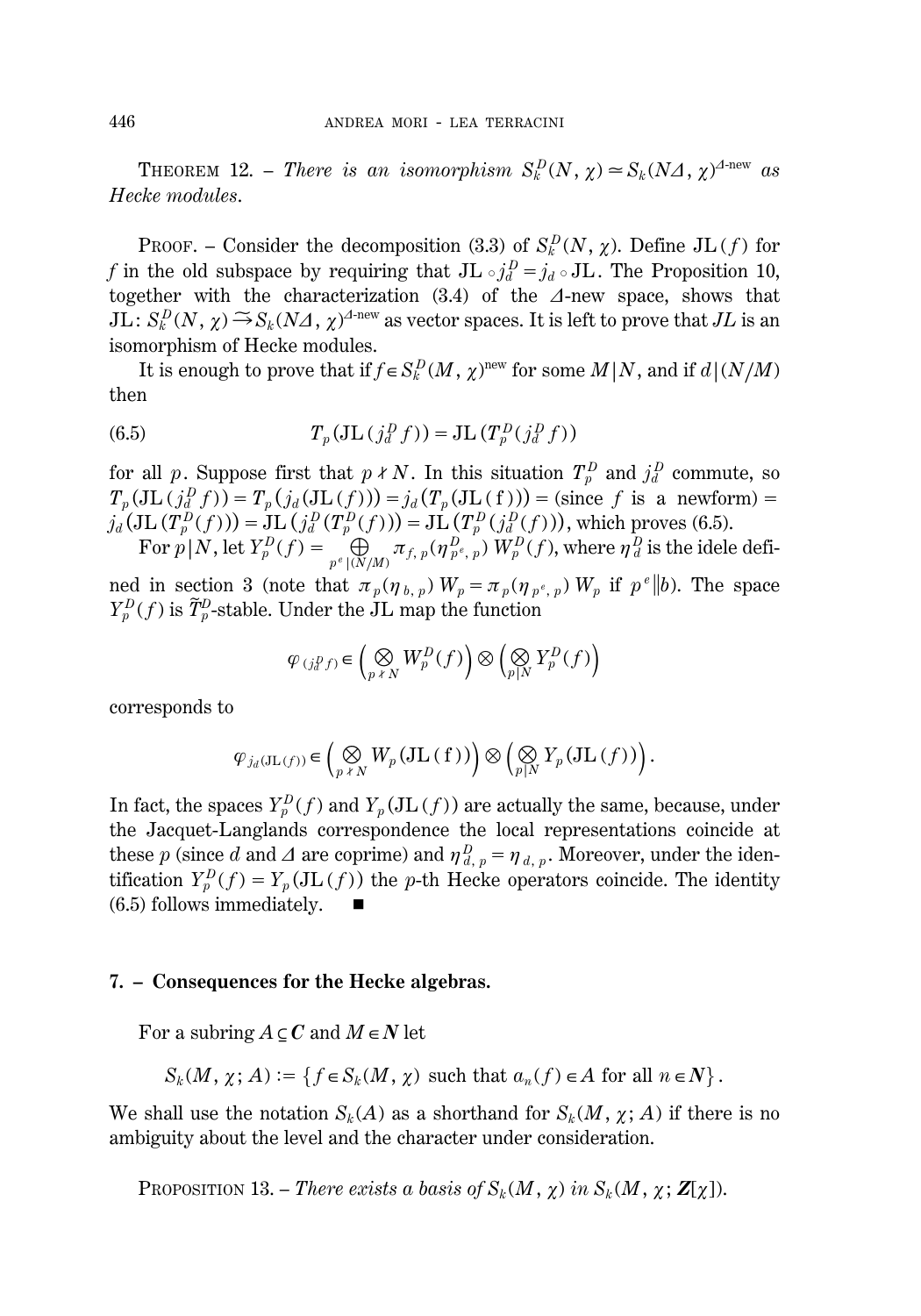PROOF. – It is well-know [18], Theorem 3.52, that the space  $S_k(\Gamma_1(M))$  has a basis with Fourier coefficients in  $\boldsymbol{Z}$ . By projecting this basis in  $S_k(M, \chi)$  by means of the projector  $e_{\chi} = \phi(M)^{-1} \sum_{g \in (Z/MZ)^{\times}} \overline{\chi}(g) \langle g \rangle$  we obtain a set of generators of  $S_k(M, \chi)$  with coefficients in  $\mathbf{Q}(\chi)$ . The operator  $\langle g \rangle$  in the expression of the projector is the diamond operator  $f \mapsto f_{|\sigma_g}$  where  $\sigma_g \in SL_2(\mathbf{Z})$  is congruent to  $\binom{g}{0}$  $\boldsymbol{0}$ 0  $\binom{0}{g}$  -1) modulo *M* . To conclude it is enough to observe that  $\phi(M) e_\chi$  is  $\mathbf{Z}[\chi]$ integral on *q*-expansions.

DEFINITION 14. – *Let A be a subalgebra of C*. *Let W be an A-submodule of*  $S_k(A)$  *which is Hecke stable. The Hecke algebra of W, denoted*  $H(W)_A$ , *is the Asubalgebra of*  $\text{End}_A(W)$  *generated by the operators*  $T_{p|W}$ .

PROPOSITION 15. – Let A be a  $\mathbb{Z}[\chi]$ -subalgebra of C. Then

 $S_k(M, \chi; A) = S_k(M, \chi; \mathbf{Z}[\chi]) \otimes A$  and  $H_k(M, \chi)_A = H_k(M, \chi) \otimes A$ .

PROOF. – See for instance [9], Theorem 6.3.2, where the assertion on the space of modular forms is proved using cohomology, and the final argument of the proof of [9], Corollary 5.4.1, which shows that the assertion for the Hecke algebra is then automatic.  $\blacksquare$ 

From now on, A will always be a  $Z[\chi]$ -subalgebra of C. Proposition 15 asserts that the spaces of classical cuspforms are naturally endowed with an integral structure. We now list a few useful properties of this integral structure.

Recall that the existence of the *q*-expansion (1.5) of modular forms in  $S_k =$  $S_k(M, \chi)$  allows to define a pairing

(7.1) 
$$
H(M, \chi) \times S_k(Z[\chi]) \to Z[\chi], \quad (h, f) \mapsto a_1(h(f)).
$$

This pairing is non-degenerate [9], page 142, and defines maps

(7.2) 
$$
\varrho_H \colon H_A \to S_k(A)^{\vee} = \text{Hom}_A(S_k(A), A)
$$

and

(7.3) 
$$
\varrho_S\colon S_k(A)\to H_A^\vee=\text{Hom}_A(H_A,A).
$$

LEMMA 16.

- 1) *The map*  $\rho$  *H is injective.*
- 2) The map  $\rho_S$  is an isomorphism.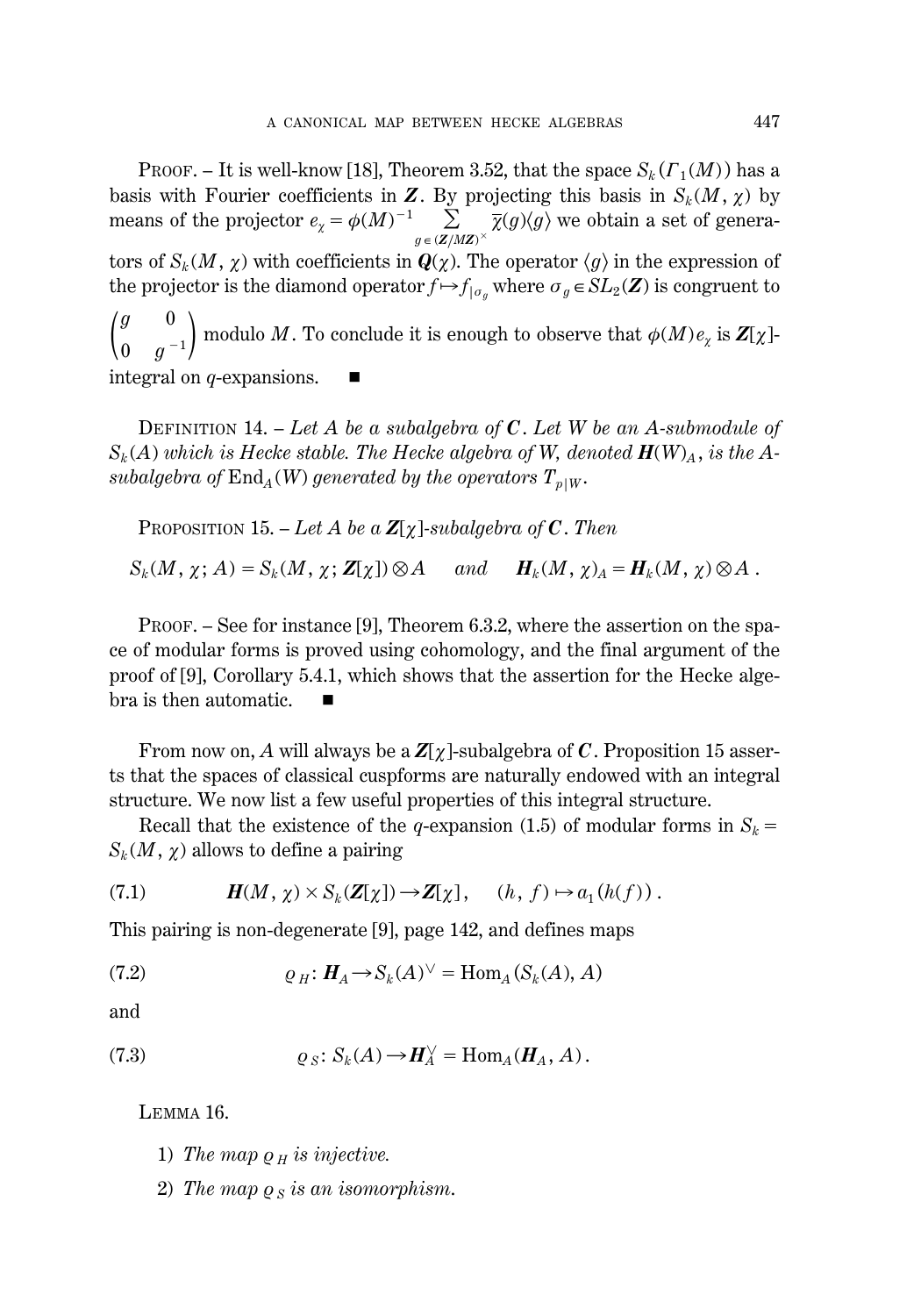PROOF. – The injectivity of  $\rho_H$  and  $\rho_S$  is the non-degeneracy of the pairing (7.1). The surjectivity of  $\rho_s$  is clear with A replaced by C (or simply by its field of quotients). Let  $\lambda \in H_A^{\vee} \subset H_C^{\vee}$  and let  $f \in S_k$  be such that  $\varrho_S(f) = \lambda$ . Then  $a_n(f) =$  $a_1(T_n(f)) = \lambda(T_n) \in A$  and  $f \in S_k(A)$ .  $\blacksquare$ 

DEFINITION 17. – *We say that the algebra A is a dualizing algebra* (*for the pair*  $(M, \chi)$  *if the map*  $\rho$  *H is an isomorphism.* 

Note that if  $H_A$  is free over *A*, then  $H_A \simeq (H_A^{\vee})^{\vee} \simeq S_k(A)^{\vee}$ . Thus  $\varrho_H$  is an isomorphism.

REMARK 18. – Any principal ideal domain  $A \supset Z[\gamma]$  (in particular any field) is a dualizing algebra. This follows from the general fact that any finitely generated torsion-free module over a PID is free.

PROPOSITION 19.  $-If \phi(M)^{-1} \in A$  then A is a dualizing algebra for the pair  $(M, \chi)$ .

PROOF. – Since **Z** is a PID, the pairing (7.1) for  $\Gamma_1(M)$  defines an isomorphism  $H(\Gamma_1(M))_Z \simeq S_k(\Gamma_1(M); Z)^\vee$ . The decomposition (1.6) is defined over *A*, so that there is a surjection  $S_k(\Gamma_1(M); A)^\vee \to S_k(M, \chi; A)^\vee$ . Thus, a linear form  $\lambda$  on  $S_k(M, \chi; A)$  can be lifted to an element  $h \in H(\Gamma_1(M))_A$ . The restriction  $h' =$  $h_{|S_k(M, \chi; A)}$  is a well-defined element of  $H(M, \chi)_A$  and  $\rho_H(h') = \lambda$ .

We shall now derive from Theorem 12 some consequences for the Hecke algebra  $\boldsymbol{H}^D$ . We shall denote  $\boldsymbol{H}(N\mathcal{A}, \chi)^{\mathcal{A}\text{-new}} = \boldsymbol{H}(S_k(N\mathcal{A}, \chi)^{\mathcal{A}\text{-new}})$ .

**THEOREM** 20. – *There is a canonical isomorphism*  $\Psi: \mathbf{H}(N\Delta, \chi)^{\Delta \text{-new}} \rightarrow$  $H^D(N, \chi)$  of  $Z[\chi]$ *-algebras*.

PROOF. – Observe that the isomorphism proved in Theorem 12 implies the existence of a *canonical* map of  $\mathbb{Z}[\chi]$ -algebras  $H(N\Lambda, \chi) \to H^D(N, \chi)$ , which is simply  $T_p \mapsto T_p^D$  and thus obviously surjective. The kernel of this map is the ideal of the elements that restrict to 0 on the space  $S_k(N\Delta, \chi)^{\Delta-\text{new}}$ .

We shall use the isomorphism of Theorem 20 to deduce some properties of the quaternionic Hecke algebra from analogous properties of the full Hecke algebra  $H(N, \chi)$ .

PROPOSITION 21. – *There exists a basis of*  $S_k(N\Delta, \chi)^{\Delta-\text{new}}$  *in*  $S_k(N\Delta, \chi; \mathbf{Z}[\chi]).$ 

PROOF. – By the decomposition (3.4) in our situation, and the fact that the maps  $j_d$  preserve the ring of Fourier coefficients, it is enough to prove the assertion for spaces of newforms. To conclude apply Proposition 13, observing that the assertion holds for spaces of oldforms, again by using the maps  $j_d$ .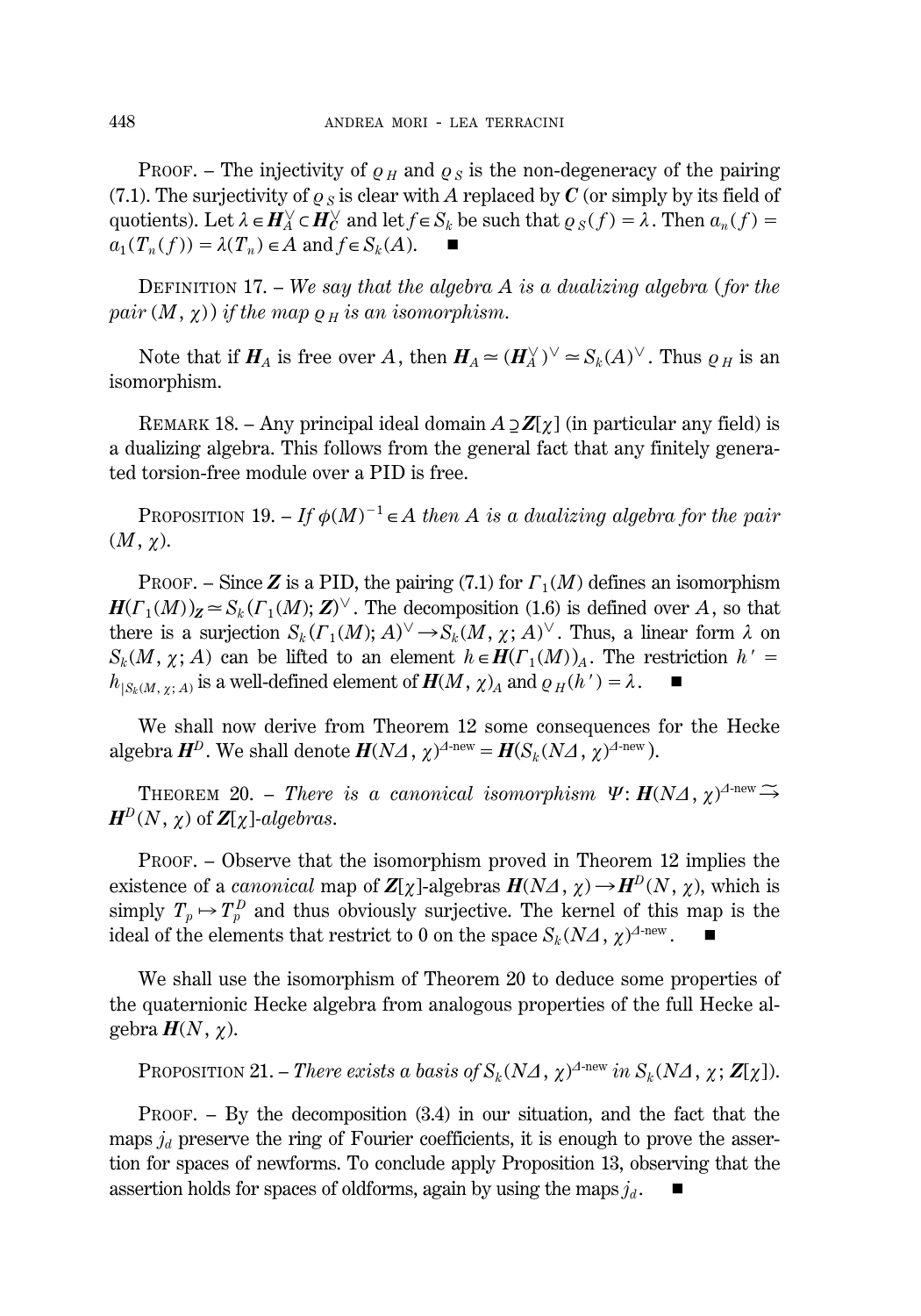We shall now consider the following somewhat general situation. Let  $S_k =$  $X \oplus Y$  be a decomposition of Hecke modules. Let  $X_A := X \cap S_k(A)$  and  $Y_A := X \oplus Y$  $Y \cap S_k(A)$ . We shall assume that

$$
X_A
$$
(resp.  $Y_A$ ) contains a basis of  $X$ (resp.  $Y$ ).

Note that under this assumption we have that  $X_A \oplus Y_A$  is a *A*-cotorsion submodule of  $S_k(A)$ , but not necessarily equal to  $S_k(A)$ . On the other hand, if A is a field the equality  $S_k(A) = X_A \oplus Y_A$  is trivial (by a dimension argument) and the projectors  $e_X$ ,  $e_Y$  are elements of  $H_A$ . Indeed, by duality (Lemma 16),  $e_X$  corresponds to the linear form that kills  $Y_A$  and is  $f \mapsto a_1(f)$  on  $X_A$  (same for  $e_Y$ ).

Associated to a decomposition  $S_k = X \oplus Y$  and an algebra *A*, there is an injective map of Hecke algebras

$$
\pi_{X, Y}: H_A \to H(X)_A \times H(Y)_A,
$$

given by restriction of endomorphisms, which is not an isomorphism in general (it is an isomorphism if and only if the projectors  $e<sub>X</sub>$  and  $e<sub>Y</sub>$  are defined over *A*).

The pairing (7.1) induces a pairing

$$
(7.4) \t\t X_A \times H(X)_A \to A ,
$$

and thus maps  $\rho_{H(X)}$  and  $\rho_X$  as above.

PROPOSITION 22.

- 1) *The map*  $\rho_X$  *is an isomorphism.*
- 2) *The map*  $\rho$   $H(X)$  *is injective.*

PROOF. – Suppose  $\rho_{H(X)}(h) = 0$ . Then for every  $n \ge 1$  and for every  $f \in X_A$ ,  $a_n(h(f)) = a_1(h(T_n f)) = 0$ , so  $h(f) = 0$ . If  $\varrho_X(f) = 0$  then  $a_n(f) = 0$  $a_1(T_n(f)) = 0$ , so  $f = 0$ . To show the surjectivity of  $\rho_X$ , extend a linear form  $\phi$  on  $H(X)$ <sup>*A*</sup> to  $H(X)$ <sup>*C*</sup> by linearity and then to *H* by composing with the canonical quotient map  $\pi_X: \mathbf{H} \to \mathbf{H}(X)$ . Then by Proposition 16,  $\phi(h) = a_1(h(f))$  for some  $f \in S_k$  and all  $h \in H$ . Note that  $\phi(e_Y) = 0$  because  $e_Y \mapsto 0$  under the canonical quotient map  $\pi_X$ . Thus  $f \in X$ . Finally,  $a_n(f) = a_1(T_n(f)) = \phi(T_n) \in A$ .

PROPOSITION 23.

1) If  $\pi_{X, Y}$  is an isomorphism, then  $S_k(A) = X_A \oplus Y_A$ .

2) If A is a dualizing algebra, then  $\pi_{X,Y}$  is an isomorphism if and only  $S_k(A) = X_A \oplus Y_A$ .

PROOF. – If  $\pi_{X, Y}$  is an isomorphism, then the projectors  $e_X$ ,  $e_Y$  are in  $H_A$ , so that  $X_A = e_X S_k(A)$  and  $Y_A = e_Y S_k(A)$  and the first assertion follows.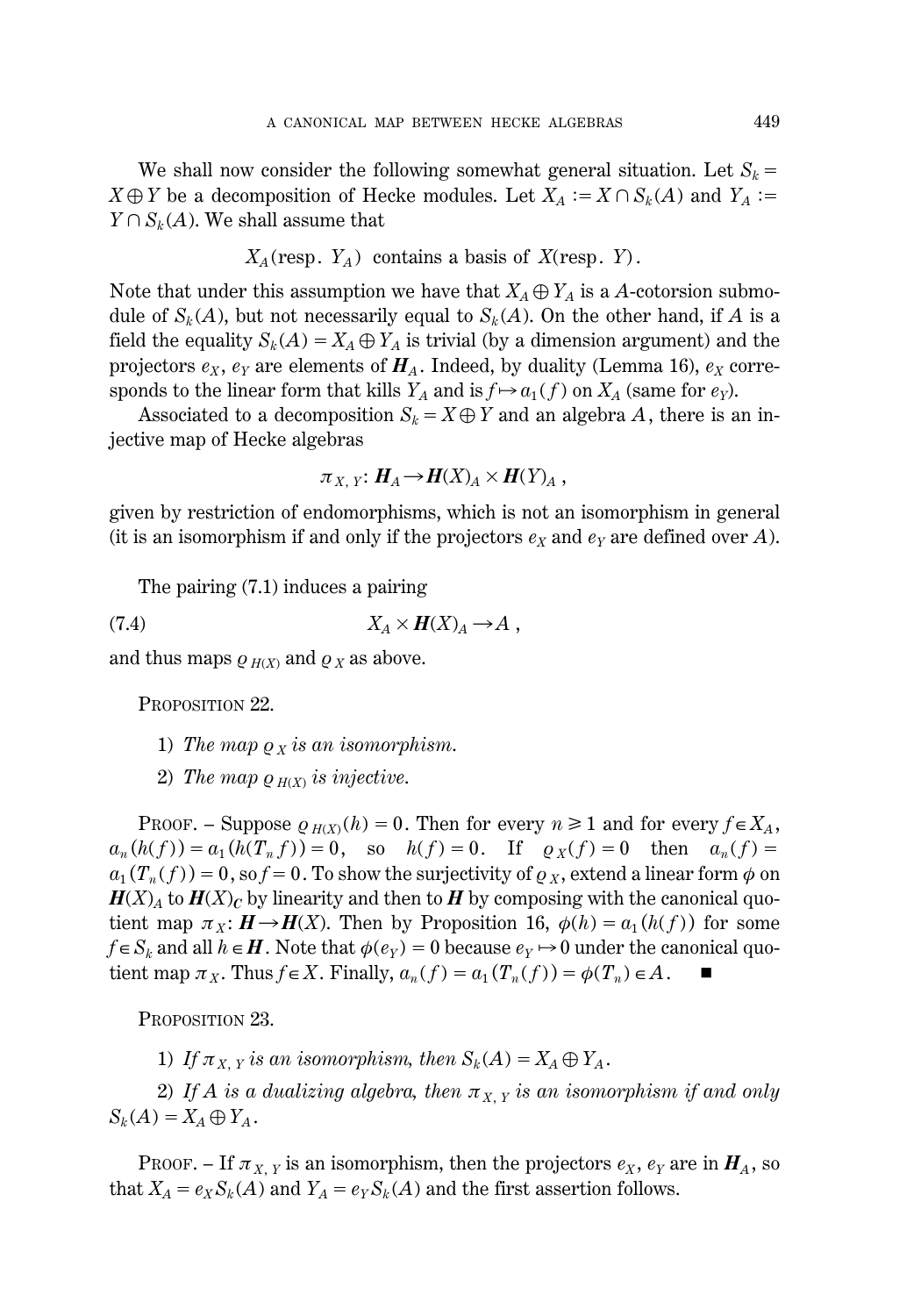Now suppose that  $S_k(A) = X_A \oplus Y_A$  and *A* dualizing. Let  $\phi$  be the linear form on  $S_k(A)$  which kills *Y* and that is  $f \mapsto a_1(f)$  on *X*. By surjectivity of the map  $g_H$ , there exists  $h \in H_A$  mapping to  $\phi$ . This element is the projector on *X* (i.e.  $h = e_X$ ). The same argument yields the projector  $e_Y$ . Then  $\pi_{X, Y}(h) = (e_X h, e_Y h)$  is an isomorphism.  $\blacksquare$ .

It is well-known that the fact that  $X_A \oplus Y_A \neq S_k(A)$  can be rephrased in terms of congruences between  $X_A$  and  $Y_A$  as follows. Let  $a \in A$ . There exists a nonzero element in  $S_k(A)/(X_A \oplus Y_A)$  killed by *a* if and only if there are elements  $f \in$  $X_A - aS_k(A)$  and  $g \in Y_A - aS_k(A)$  such that  $f - g \in aS_k(A)$ .

The problem of finding independent criteria for the existence of congruences between modular forms has been discussed by several authors, with a particular attention for the case where *A* is a ring of integers, possibly localized at some prime.

When *X* is the subspace generated by a newform *f* together with its Galois conjugates  $f^{\sigma}$ , the support of  $S_k(A)/(X_A \oplus Y_A)$  has been related by Hida [7], [8], to the special value at  $s = k$  of the symmetric square *L*-function  $Z(f, s) =$  $\prod_{\sigma} L_2(f^{\sigma}, s)$  associated to *f*.

More explicit results have been obtained by Ribet, [16], for weight 2 and trivial character, and by Diamond and Taylor [3], [4]. Let *f* be a normalized newform in  $S_2(Np)$  with  $p \nmid N$ . Ribet gives a criterion for the existence of a newform in  $S_2(N)$  congruent to f modulo a prime of  $\overline{Q}$  over p in terms of the local properties of the Galois representation attached to *f*. The work of Diamond and Taylor points to the opposite direction: they start with a normalized newform in  $S_k(\Gamma_1(N))$  and find conditions for the existence of a newform *g* of higher level congruent to *f* modulo a prime of  $\overline{Q}$  over a prime  $p \nmid N$ . Again, their result is in terms of the Galois representation attached to *f*.

The problem of the determination of congruences between forms of non-prime to *p* different levels is the subject of recent work of Khare [11], [12], [13].

Finally, it is shown in [17] that an exceptional behaviour of the Galois representation associated to the Shimura curve of discriminant  $\Delta = pq$  is responsible for congruences between newforms and oldforms of weight 2 and level *pq*.

We shall now apply the previous results to the quaternionic modular forms and Hecke algebras by taking  $X = S_k (N \Delta, \chi)^{\Delta-\text{new}}$  and for *Y* its Petersson orthogonal subspace  $S_k (N\varDelta,\, \chi)^{\varDelta\text{-old}}$  . Choose one map JL as in Theorem 12 and let

$$
S_k^D(A) = \text{J} \mathcal{L}^{-1}(S_k(N\Delta, \chi; A)) = \text{J} \mathcal{L}^{-1}(S_k(N\Delta, \chi; A)^{\Delta \text{new}})
$$

and  $H_A^D$  the *A*-subalgebra of  $\text{End}_A(S_k^D(A))$  generated by the operators  $T_p^D$ . Mind that the space  $S_k^D(A)$  does depend on the actual choice of JL.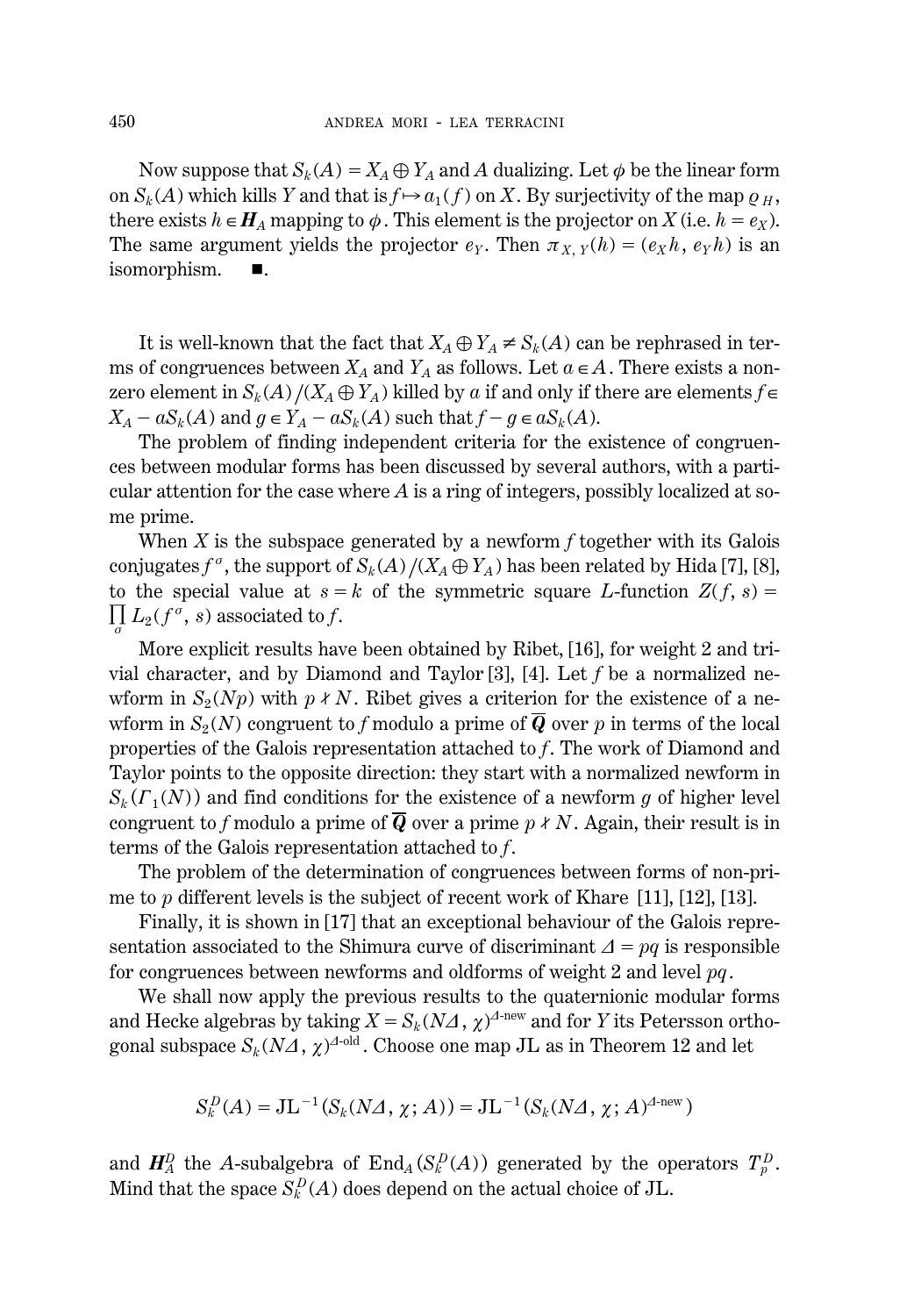We can define a pairing  $S_k^D(A) \times H_A^D \to A$  by  $(f, h) \mapsto a_1(\Psi^{-1}(h)(\operatorname{JL}(f))),$ and the associated maps  $\varrho_S^B$ :  $S_k^D(A) \to (\mathbf{H}_A^D)^{\vee}$  and  $\varrho_H^D$ :  $\mathbf{H}_A^D \to S_k^D(A)^{\vee}$  as usual.

THEOREM 24.

1) *There exists a basis of*  $S_k^D$  *in*  $S_k^D(A)$ .

2) The map  $\varrho_S^{\,D}$  is an isomorphism. The map  $\varrho_H^{\,D}$  is injective.

3) If  $\mathbf{H}_A^D$  is a factor of  $\mathbf{H}_A$ , then  $S_k(N\Delta, \chi; A) = S_k(N\Delta, \chi)^{\Delta \text{-new}}_A \oplus \mathbf{H}_A$  $S_k (N\varDelta, \, \chi)_A^{\varDelta\text{-old}}.$ 

4) If A is dualizing for  $(N\Delta, \chi)$  then the converse of 3) holds.

PROOF. – Points 1), 2) and 4) follow at once from Propositions 21, 22 and part 2) of 23 respectively. To prove 3), write  $H_A = H^{A\text{-new}} \times H$ , where *H* is an  $H_A$  algebra. Dualizing,  $S_k(A) = S_k(A)^{A\text{-new}} \oplus M$  for some Hecke module  $M$  . Then  $M \otimes C$ is an Hecke complement of  $S_k^{\varDelta\text{-new}}$  . The subalgebra of  $\pmb{H}_A$  generated by the operators corresponding to primes not diving  $N\Delta$  acts semisimply on  $S_k$ , and so  $M \otimes C = S_k^{\Delta-\text{old}}$ . Thus  $M = S_k(A)^{\Delta-\text{old}}$ .

#### REFERENCES

- [1] A. ATKIN J. LEHNER, *Hecke operators on*  $\Gamma_0(m)$ , Math. Ann., 185 (1970), 134-160.
- [2] CASSELMAN, W, *On some results of Atkin and Lehner*, Math. Ann., **201** (1973), 301- 314.
- [3] F. DIAMOND R. TAYLOR, *Non-optimal levels of mod l modular representations*, Inventiones Math., **115** (1994), 435-462.
- [4] F. DIAMOND R. TAYLOR, *Lifting modular mod l representations*, Duke Math. J., **74**, 2 (1994), 253-269.
- [5] D. FLATH, *Decomposition of representations into tensor products*, in *Automorphic Forms, Representations, and L-functions*, Proc. Symp. Pure Math., **33**, 1 (1979), 179-183.
- [6] S. GELBART, *Automorphic Forms on Adele Groups*, Ann. Math. Studies, **83**, Princeton Univ. Press 1975.
- [7] H. HIDA, *Congruences of cusp forms and special values of their zeta functions*, Inventiones Math., **63** (1981), 225-261.
- [8] H. HIDA, *On congruence divisors of cusp forms as factors of the special values of their zeta functions*, Inventiones Math., **64** (1981), 221-262.
- [9] H. HIDA, *Elementary theory of L-functions and Eisenstein series*, London Math. Soc. Student Texts, **26** (1993).
- [10] H. JACQUET R. LANGLANDS, *Automorphic Forms on* GL2 , Springer Lecture Notes Math., **114** (1970).